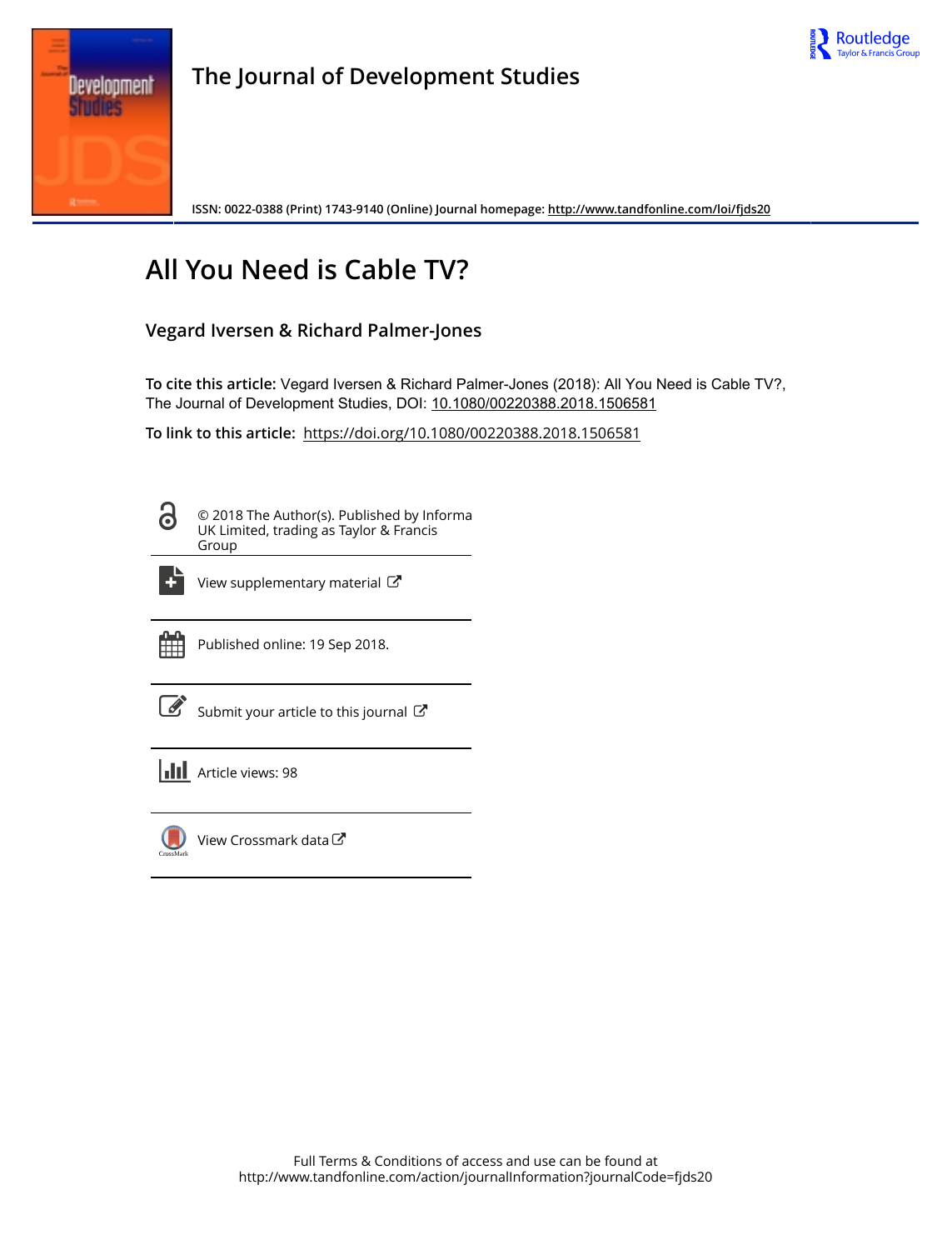## <span id="page-1-0"></span>All You Need is Cable TV?

## VEGARD IVERSEN\* & RICHARD PALMER-JONES\*\*

\*Global Development Institute, University of Manchester, UK, \*\*School of International Development, University of East Anglia, Norwich, UK

ABSTRACT Robert Jensen and Emily Oster find that arrival of cable TV in rural India reduces women's tolerance of spousal violence, son preference and fertility, and increases women's autonomy, and school enrolment. These results are mostly replicated using their data and code. However, cable TV does not affect uneducated women. Theoretically informed index construction reduces the tolerance of violence effect, and weakens that on autonomy. We have statistical power concerns, and find errors and questionable assumptions in school enrolment constructions. Using our data constructions, effects sizes and significance are weakened. These results suggest that pure, statistical and scientific replication have merit.

## 1. Introduction

Female disadvantage in South Asia is usually considered an outcome of deeply engrained patriarchal cultures, reflected in kinship and other social practices (Dyson & Moore, [1983](#page-20-0); Rahman & Rao, [2004\)](#page-21-0). The literature addressing women's empowerment in the region emphasises access to resources such as: education (Murthi, Guio, & Dreze, [1995\)](#page-21-0); rights in land (Agarwal, 1994); waged employment (Rosenzweig & Schultz, [1982](#page-21-0); Sen, [1990](#page-21-0)); entrepreneurial opportunities; credit; and so forth. It also differentiates between types of empowerment (Basu & Koolwal, [2005](#page-20-0)).

The findings reported by Jensen and Oster [\(2009](#page-21-0); henceforth JO);<sup>[1](#page-18-0)</sup> suggest that what are usually understood as rigid behavioural norms and attitudes (Bourdieu, [1977\)](#page-20-0) that require radical revisions of property regimes or a levelling of educational and other opportunities to change, may transmute rapidly once cable TV arrives in a village. Using the three year panel dataset from the Survey of Ageing in Rural India (SARI), JO identify the impact of cable TV arrival on indicators of women's status and demographic change by differencing out stable village and individual characteristics, controlling for income and pre-existing differential trends (Jensen & Oster, [2007](#page-21-0), p. 10). They find that cable TV reduces women's tolerance of spousal beatings, son preference, and fertility rates, and increases women's autonomy and school enrolment rates for some age and sex groups in the same year that cable arrives. Using administrative data from the District Information System on Education (DISE) in Tamil Nadu, they report that exposure to cable increases (total) enrolment linearly with the years of access to cable TV.

These results are important and challenge what many development economists and feminist scholars might consider plausible both with respect to the *speed* and the *catalysts* of social change (Foster & Rosenzweig, [1995](#page-20-0); Seguino, [2007](#page-21-0)).<sup>[2](#page-18-0)</sup> JO's results are also at odds, as Iversen and Palmer-Jones [\(2014](#page-21-0); IPJ from now) discuss at length, with research on the impact of popular and socially engineered (pro-social) TV serials on attitudes towards women in India.<sup>[3](#page-18-0)</sup>

© 2018 The Author(s). Published by Informa UK Limited, trading as Taylor & Francis Group

This is an Open Access article distributed under the terms of the Creative Commons Attribution-NonCommercial-NoDerivatives License (http://creativecommons.org/licenses/by-nc-nd/4.0/), which permits non-commercial re-use, distribution, and reproduction in any medium, provided the original work is properly cited, and is not altered, transformed, or built upon in any way.

Correspondence Address: Richard Palmer-Jones, School of International Development, University of East Anglia, Norwich Research Park, Norwich NR4 7TJ, UK. Email: r.palmer-jones@uea.ac.uk

Supplementary Materials are available for this article which can be accessed via the online version of this journal available at <https://doi.org/10.1080/00220388.2018.1506581>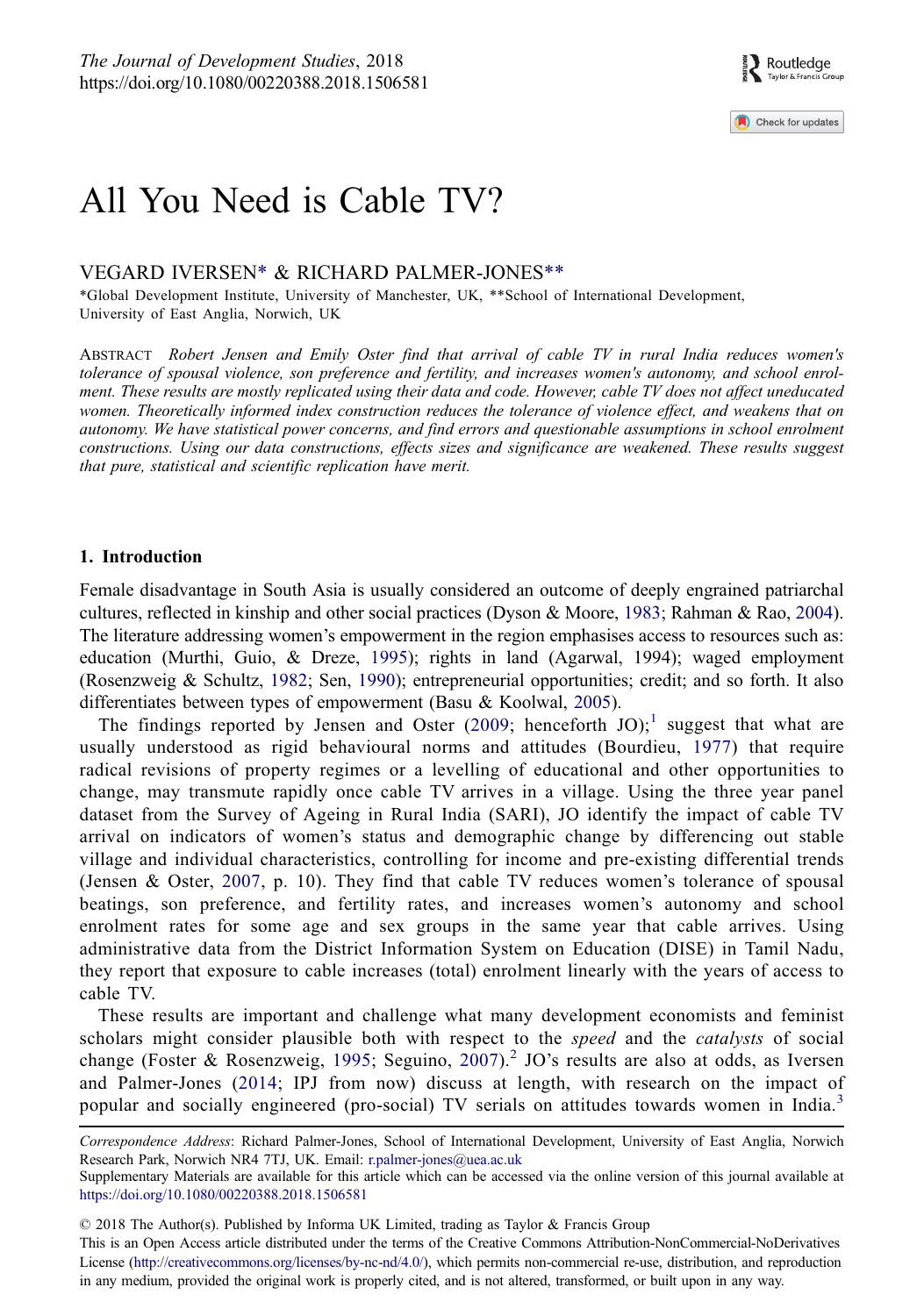<span id="page-2-0"></span>Since this evidence dates back to the mid-1980s, it is possible that rural India, by the time SARI was implemented, had become more responsive to modern media exposure.

Research on 'media effects' has mainly been concerned with children and adolescents (Strasburger & Donnerstein, [1999;](#page-21-0) Strasburger, Wilson, & Jordan, [2008\)](#page-21-0), often in the context of 'pro-social' programming, with ambiguous results (Bryant & Thompson, [2002](#page-20-0)). JO discuss a small number of 'correlational' studies that indicate strong effects of media  $- TV$  in particular  $$ in other contexts (Brazil, Mexico) and some ethnographic studies from South Asia: they do not discuss earlier and more granular evidence from India (see endnote three) that disagrees with their findings. This literature has proliferated in recent years – see reviews in DellaVigna and La Ferrara [\(2015](#page-20-0)) and La Ferrara ([2016](#page-21-0)) – and suggests that carefully tailored and targeted TV 'campaigns', disseminating messages and information and often focusing on fertility and reproductive decision-making, can quickly induce change. Much less is known about the speed and impacts of *general* (cable) TV exposure which is the issue of interest here.<sup>[4](#page-18-0)</sup>

JO focus entirely on the introduction of cable TV (Chapman, [2005\)](#page-20-0), not the effects of explicitly prosocial or persuasive TV programming which were the subjects in other studies to which they refer (La Ferrara, Chong, & Dureya, [2008](#page-21-0); La Ferrara, Chong, & Durya, [2012](#page-21-0)). Even where the impact of TV has been convincingly demonstrated – in randomised control trials or well conducted analysis of observational data – impact estimates are not generalisable across contexts; shown to exist in the longrun; succinctly linked to models or mechanisms of persuasion; or identified in the context of competing messages (DellaVigna & Gentzkow, [2010](#page-20-0), p. 665). Even sophisticated correlational work, it has been argued, is unlikely to throw sufficient light on the effects of the introduction of cable TV (McGuire, [1986;](#page-21-0) Zaller, [1996;](#page-21-0) Bryant & Thompson, [2002,](#page-20-0) p. 55–57).

Conducting a replication of micro-econometric research may be considered to comprise three processes (Hamermesh,  $2007$ )<sup>[5](#page-18-0)</sup>: checking (Collins, [1991](#page-20-0)) that the original data and methods produce the reported results (pure replication); robustness testing (statistical replication), for example examining the foundations and merits of variable (index) construction and estimation methods using the same (or similar) raw data and estimation model; and, finally, using the same or convincing alternative estimation methods with the same or similar datasets to explore rival explanations and further test robustness (scientific replication).

In our pure replication using SARI and DISE data, we find that JOs analysis can be mostly and exactly replicated if we use the estimation data and code they provided.<sup>[6](#page-18-0)</sup> When, in our pure replication, we correct or adjust data construction code, we find that our alternate estimation data yields some meaningfully different results.

In our statistical and scientific replication, we examine whether JO's results depend on the construction of their main tolerance of spousal violence and female autonomy indexes. These qualitative concepts are hard to measure and to translate into quantitative indexes. Furthermore, women's status is not unidimensional and does not have the same implications in different contexts or for different groups. Basu and Koolwal [\(2005](#page-20-0)) critique the measures of women's status in standard Demographic and Health Surveys (DHS) (and National Family and Health Surveys [NFHS]) (see further below): some variables may conflate women's household respon-sibilities with empowerment, and are therefore ambiguous.<sup>[7](#page-18-0)</sup> Filtering out such ambiguity is desirable when studying changes in women's status. Observed through a lens of feminist economics and scholarship, and with regard to development theory and practice, it is therefore of interest to discern which among the variables in JO's composite indexes that drive change.

We find that JO's tolerance of violence results depend on the variables included, and on the measure of empowerment used. With regard to the latter, using Basu and Koolwal's ([2005](#page-20-0)) zero tolerance of spousal violence interpretation, there is no effect from cable TV arrival. A further observation is that one variable included in JO's tolerance of spousal violence index is not as described in JO and Jensen and Oster [\(2007](#page-21-0)) (see below). JO's autonomy results are robust for their own measure and interpretation.<sup>[8](#page-18-0)</sup> For a Basu and Koolwal ([2005](#page-20-0)) type interpretation of women's empowerment, differentiating between autonomy variables representing women's domestic role and those representing their self-determined autonomy, the results are more mixed.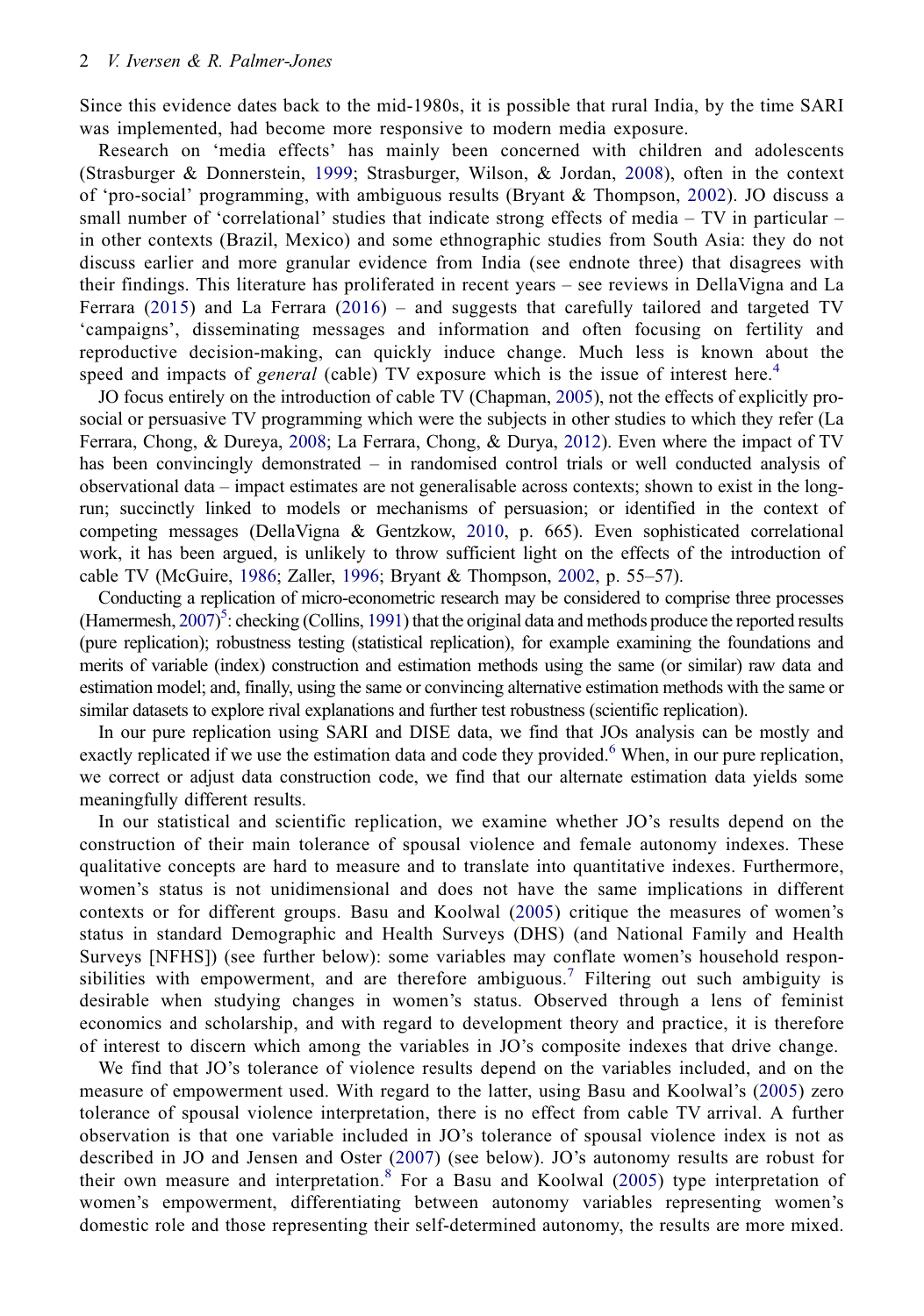We also find that there is no impact of cable TV on the status of women with no education (53.8%) of the women in the SARI panel) in rural India. While Jensen and Oster [\(2007](#page-21-0)) point to larger impacts for more educated women, they do not mention that the effect on women with no education is effectively zero, $9$  and thus do not report on this crucial heterogeneity in cable TV impacts.<sup>[10](#page-18-0)</sup>

JO report positive effects on school enrolment for young girls (six to 10) and the fixed cohort of girls aged six in 2001 in the year cable TV arrives and with years of access to cable in the SARI data, but not for boys. We find problems in the construction of the SARI village level estimation dataset and the variable used in testing for pre-trends. While only the latter has a meaningful effect on the results, we argue that the statistical power of the SARI analysis to detect an effect, when there is one, is very low given the small effect sizes, residual variance, and relatively low 'p' values, suggesting that any statistically significant results based on the SARI data, including on enrolment, may be false positives.

In their analysis of the DISE data on school enrolment in Tamil Nadu, enrolment increases linearly with years of access for their fixed cohort (six to seven in 2002) of boys and girls and for young girls in all specifications of their estimating equation (not immediately and only in the year cable TV arrives, as in the SARI results). Our replication supports some but not all of the findings using the DISE data: however, once we add controls for school quality (and correct what we construe as some errors in JO's variable construction code), the DISE results seem too weak to support JO's claims.

Our paper is laid out as follows.<sup>[11](#page-18-0)</sup> To facilitate comparisons between our text and JO, we follow their broad outline focusing first on the SARI data analysis before turning to DISE. The second section reports briefly on the pure replication using SARI data. Under the scientific replication heading, we examine the construction of the tolerance of spousal violence and autonomy composite variables and estimate the social spillover effects from cable TV introduction. To explore heterogeneity, we implement simple respecifications of JO's main model. In the third section, we focus on school enrolment and statistical power in the SARI panel. This is followed by [Section 4](#page-14-0) which addresses school enrolment using the DISE-data; asserting the limitations of the estimation data and approach, we suggest that this analysis lends little support to the overall argument. The final section concludes and reflects on the policy implications of the study in light of the replication.

## 2. The SARI analysis

### 2.1. Pure replication

As noted, JO use two datasets (SARI and DISE) and estimate the following model:

$$
y_{ivt} = \beta c_{vt} + \gamma_{iv} + \delta_t + \tau X_{ivt} + \varepsilon_{ivt}
$$
 (1)

where  $y_{ivt}$  is outcome y for individual i in village v in year t,  $y_{iv}$  are individual fixed effects,  $\delta_t$  are year dummies (2002 and 2003) and  $X_{ivt}$  are a set of controls including household income and the age and age-squared of the respondent;<sup>[12](#page-18-0)</sup>  $c_{vt}$  is a dummy representing the presence of cable (or not) in village v in year t. With the SARI data, identification depends on the 21 villages which get cable for the first time during the second and third of the three years of the survey, and the model is estimated using standard panel data methods with standard errors clustered at the village level. In SARI estimations, X includes 'interactions between a year indicator and state dummies, income, education, age and agesquared, village population density, electrification status, and distance to nearest town' (JO, p. 1072). With the DISE dataset, the model is estimated using the Prais-Winston method to account for serial correlation. The controls are whether more than half of the schools in the village have electricity, village school-age population, and distance from the nearest town.<sup>[13](#page-18-0)</sup>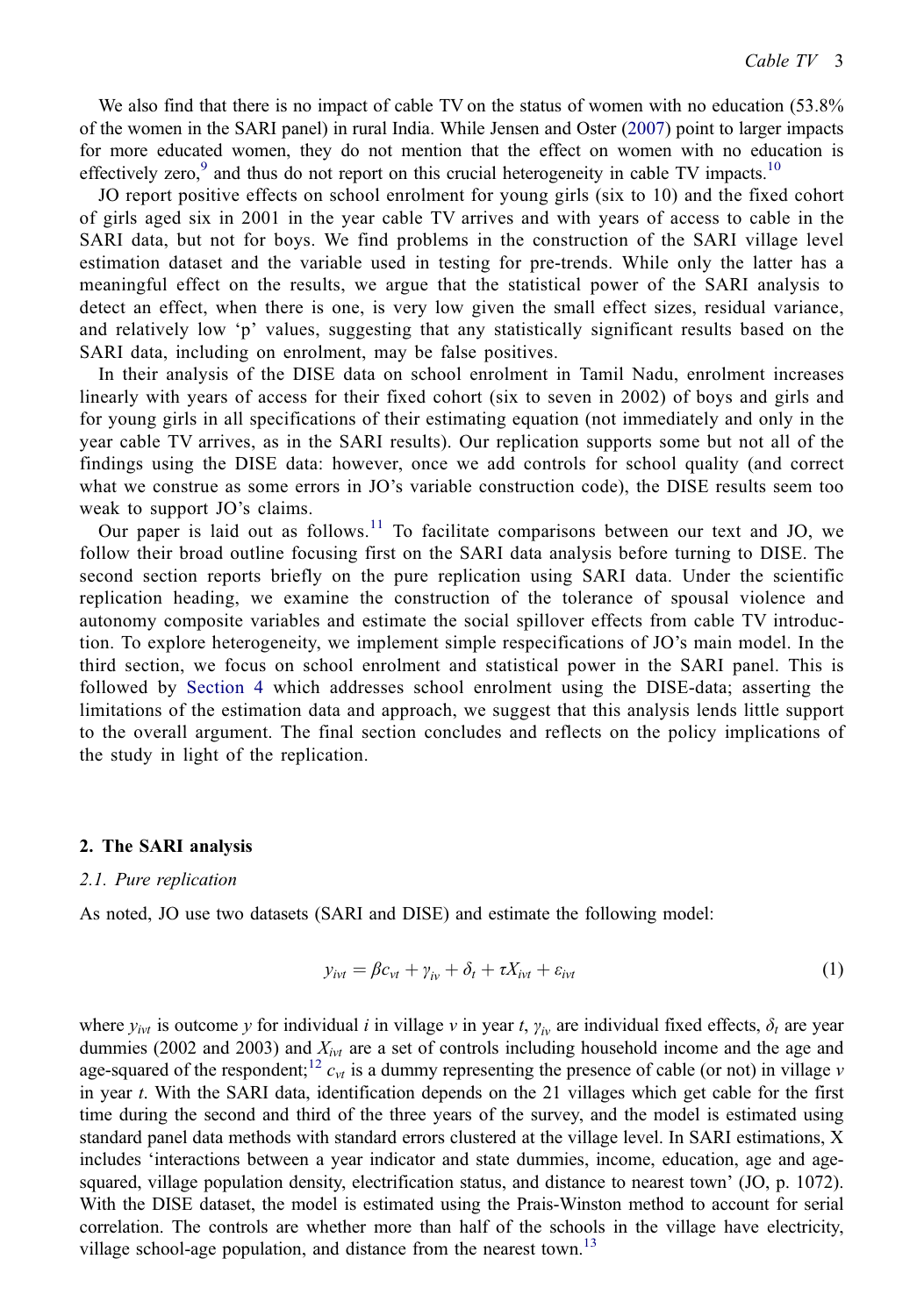## <span id="page-4-0"></span>2.2. The SARI dataset

The SARI data are from a panel survey of 2,700 households containing a person aged 50 and over, in Bihar, Haryana, Goa, Tamil Nadu, and New Delhi. The sample was drawn in two stages: in the first stage, 180 villages were selected at random 'from district lists'; in the second, 15 households were selected at random from village 'registration lists'.<sup>[14](#page-18-0)</sup>

The raw data from the survey are no longer available and the data made available by the authors are the final estimation dataset used in JO's analysis (personal communication). More variables are provided than used in the published estimations. The analysis of education enrolment using the SARI dataset in JO is at village level (although individual level analysis is reported in their online appendix). Code constructing the village level education estimation dataset from the individual level is not available, and some discrepancies between the individual and our reconstructed village education datasets are noted below.

Many of the variables of interest are constructed from raw data not available to us or to Jensen and Oster (personal communication); for some variables – including the key composite outcome variables – constructions can be replicated easily. The SARI panel dataset shared by Jensen and Oster<sup>[15](#page-18-0)</sup> comes with clear and well organised .do files that facilitate a pure replication of their results from the estimation datasets provided of women's attitude to spousal violence (the index mn\_outcome), women's autonomy (the index mn\_real), son-preference (the binary dependent variable wants\_son), and fertility (the binary dependent variable is pregnant), and enrolment (Jensen and Oster Tables II, IV and V).<sup>16</sup> One significant issue that arose during the replication process (while exploring differences between SARI descriptives for Tamil Nadu and the same variable in NFHS  $2)^{17}$  was that the description given by JO of one variable (purported to be 'whether it was acceptable for a husband to beat his wife if her natal family does not give expected jewellery [sic]) included in their tolerance index, is misleading. It was in fact 'whether it was acceptable for a husband to beat his wife if she took money that was meant to be used for other things in the household and misused it or used it for herself.'; the implications of this difference are discussed below.

## 2.3. SARI replication

We address five aspects of the statistical and scientific validity of the association of women's status with cable TV: whether index construction affects JO's results, the interpretation of women's status implied by JO's index instructions, the heterogeneity of cable impacts across rural women, the external validity of the findings, and the statistical power of the empirical analysis. The literature touched upon above distinguishes between variables representing orthodox gender roles (female household responsibilities) and 'discretionary' or self-indulgent variables, which have very different implications for women's 'empowerment'. Basu and Koolwal ([2005\)](#page-20-0), discussing Demographic and Health Survey (DHS) women's empowerment variables, suggest 'zero tolerance' as the most appropriate construct for tolerance of beatings. Similarly, for women's autonomy, some variables are ambiguous and may only capture orthodox gender roles and household responsibilities rather than self-determined choice. This justifies exploration of whether the measure and interpretation of empowerment matters,[18](#page-18-0) and is a line of inquiry of interest to scholars working on gender and development (see also Kishor & Johnson, [2004\)](#page-21-0).<sup>[19,20](#page-19-0)</sup> Secondly, we compare the SARI findings with those of similar analysis of other relevant datasets, in particular the Indian NFHS2, on which the SARI survey was partly based. Thirdly, because many economics studies are seriously under-powered, and hence at non-trivial risk of reporting false positives (Button et al., [2013;](#page-20-0) Ioannidis & Doucouliagos, [2013](#page-20-0); Ioannidis, Stanley, & Doucouliagos, [2016](#page-20-0)), we explore the statistical power of the SARI analysis.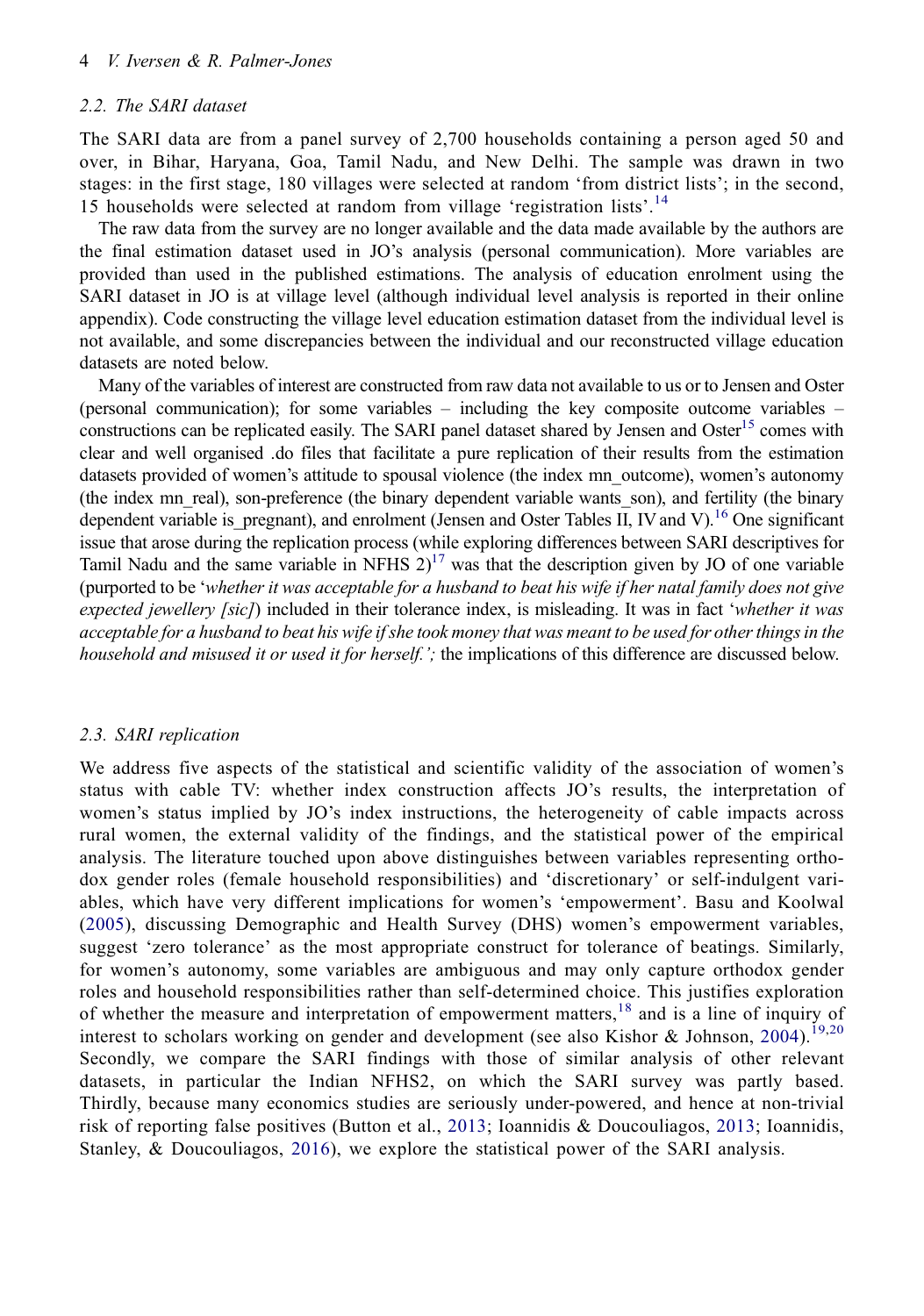| Survey variables                                                              | NFHS <sub>2</sub><br>questions | NFHS3              | questions Variable type SARI codes |                                                                 | Recodes                           |
|-------------------------------------------------------------------------------|--------------------------------|--------------------|------------------------------------|-----------------------------------------------------------------|-----------------------------------|
| Women's attitudes (status)<br>tolerance of spousal beatings:<br>six variables | $s514a-f$                      | v744a-e<br>s829f,g | Binary $(0/1)$                     | $0 = No$<br>$1 = Yes$                                           |                                   |
| Women's autonomy<br>(i) healthcare decisions                                  | s511b                          | v743a              | Categorical                        | $1 = self$<br>$2$ =husband                                      | 1 if 1 or 3 or 5,<br>0 otherwise  |
| (ii) purchase of major<br>household items                                     | s511c                          | v743b              |                                    | 3=self+husband<br>$4$ =others                                   |                                   |
| (iii) decision on whether to<br>visit or stay with family or<br>friends       | s5111d                         | v743d              |                                    | $5 = self+others$                                               |                                   |
| (iv) has money to spend on<br>her own/allowed to set money<br>aside           | s513                           | v743f              | Binary $(0/1)$                     | $1 = Yes$                                                       |                                   |
| (v) needs permission to visit<br>the market                                   | s512a                          | s824a              | Ordinal:1<br>alone                 | 0 not need<br>1 need permission                                 | 2 not need<br>1 need              |
| (vi) needs permission to visit s512b<br>relatives/friends                     | (s824c)<br>3 not at all        |                    | 2 with other                       | 2 not allowed to go                                             | permission 0 not<br>allowed to go |
| can keep money/has money<br>for own use                                       | (s513)                         | w124               | Binary $(0,1)$                     | $0 = No$<br>$1 = Yes$                                           |                                   |
| son preference for next child v627-9                                          |                                | $v627-9$           | Categorical                        | $1 = boy$<br>$2 = \text{girl}$<br>$3$ =not matter<br>$4$ =other | $1$ if boy<br>0 otherwise         |

<span id="page-5-0"></span>Table 1. Variables used to construct tolerance of spousal beatings and female autonomy measures (indexes)

Notes: In many cases there are equivalent questions in NFHS2; several questions were dropped or changed between NFHS2 and NFHS3, including one on the acceptability of beating if relatives do not provide money/ dowry – see [Figure 1](#page-6-0)). NFHS2 and 3 questions on autonomy variables are couched in terms of whether respondent has 'final say'; there is no duplicate 'permission to visit' variable, although question s824c in the NFHS3 reports 'allowed to go to places outside this village'.

#### 2.4. Outcome variable construction

JO construct simple indexes representing the acceptability of domestic violence and female autonomy, and other measures capturing son preference and fertility. A description of each variable used by Jensen and Oster is presented in Table 1.

The domestic violence variables are binary answers to questions about the acceptability of a husband beating his wife in various situations; the female autonomy measure is constructed from questions on decision-making about healthcare, purchases, and visiting friends and relatives, and whether permission is required either to go to the market or to visit friends or relatives. There are difficulties in interpreting the meaning of these answers, especially the autonomy questions. In particular it is not clear whether 'deciding on her own' represents the most empowered state, since it can also represent a situation where 'a partner contributes little' (Schatz & Williams, [2011](#page-21-0)).

These indexes deliberately mimicked similar questions in NFHS2 (see [Table 2](#page-7-0)), with the one exception noted above.<sup>[21](#page-19-0)</sup> The thematic proximity to NFHS provides an opportunity to assess the external validity of the SARI variable values. The second 'attitude towards beating' variable gives very different values to the same variable in NFHS data, especially in Tamil Nadu. As illustrated in [Figure 2](#page-13-0) below, Tamil Nadu stands out not only for this variable but also when compared to other SARI states. While the SARI estimate for 2001 suggests that about 80 per cent of women in Tamil Nadu approve of spousal beatings if the wife's natal family does not give expected jewellery, money, or other things, the corresponding estimate for the same variable in NFHS2 is 3.1 per cent.<sup>[22](#page-19-0)</sup>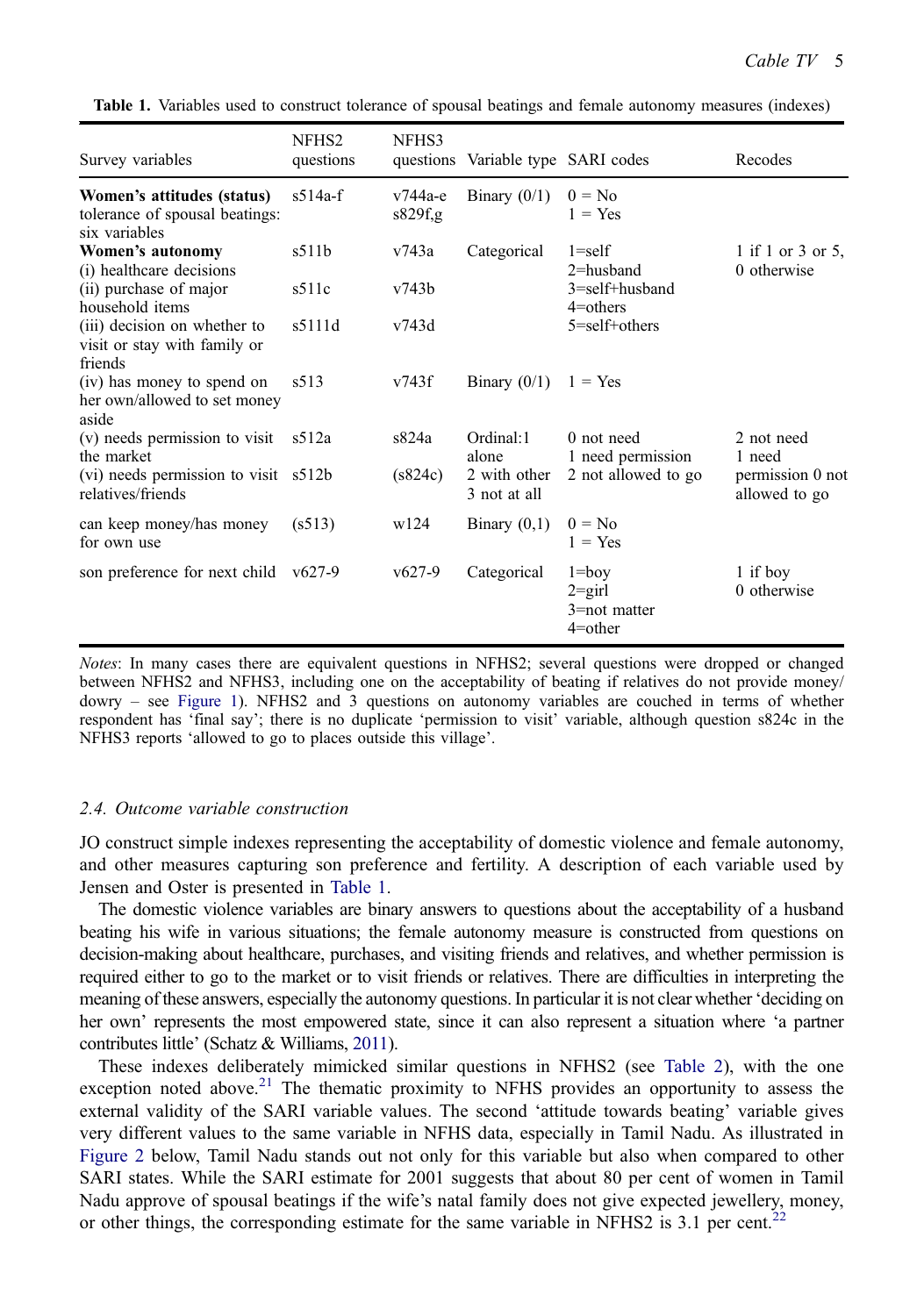<span id="page-6-0"></span>

Figure 1. Tolerance of spousal beatings, by state and cause.

However, as noted above, it turned out that, because of a recent *'tragic case involving an alleged* dowry murder in Tamil Nadu' which was receiving much attention in the press, the question actually asked in the SARI survey was 'whether it was acceptable for a husband to beat his wife if she took money that was meant to be used for other things in the household and misused it or used it for herself.<sup>[23](#page-19-0)</sup> This question means something very different and is 'leading' in a manner that the original question was not. This makes it harder to assess external validity and casts doubt on the variable's value in construction of the tolerance of violence index.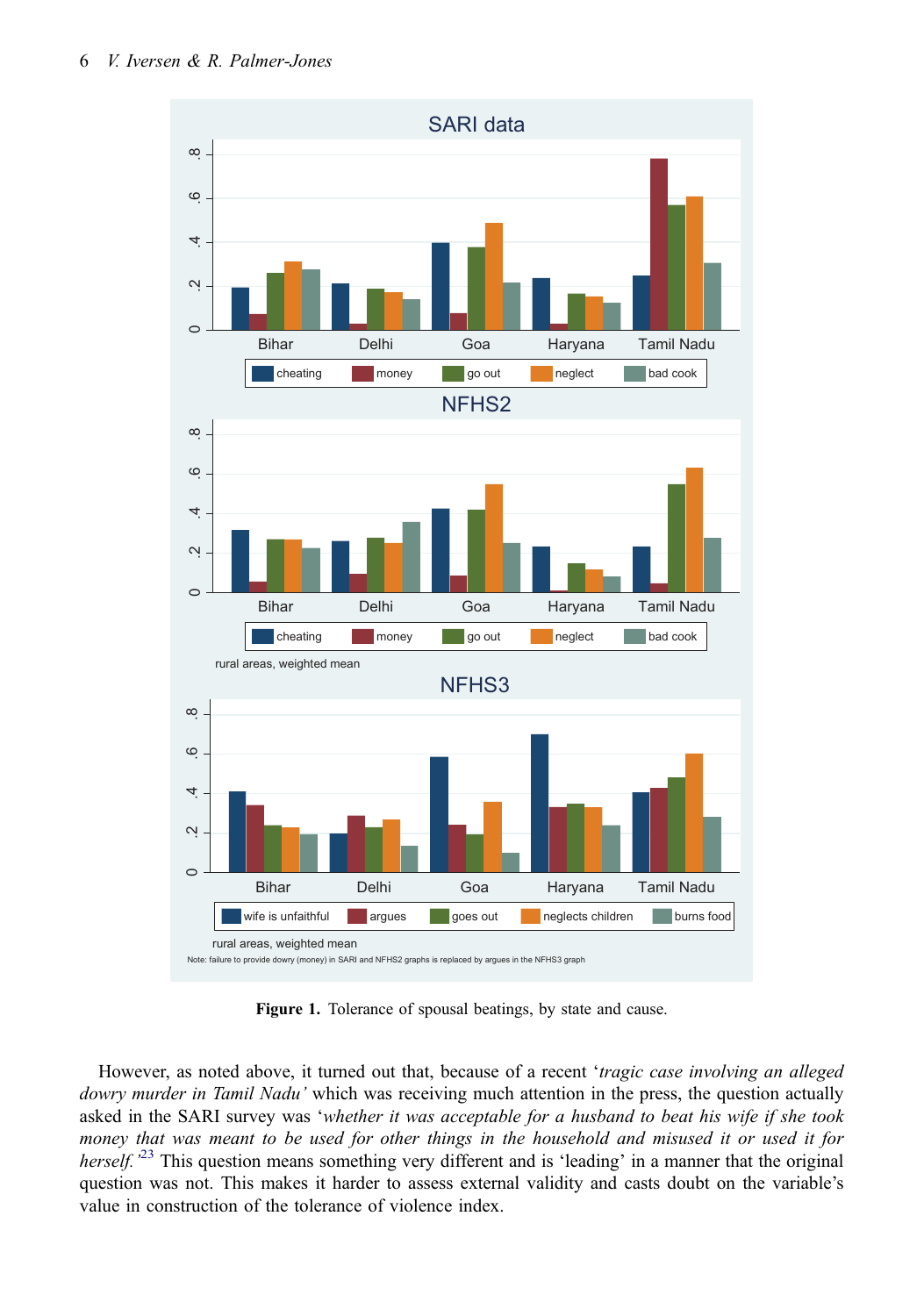| Dependent variable<br>(attitude to beating)                                                     | Coefficient on<br>village has<br>cable | Dependent variable<br>(autonomy)                                                                                                                                                                                                                                                           | Coefficient<br>on village<br>has cable                                                      |
|-------------------------------------------------------------------------------------------------|----------------------------------------|--------------------------------------------------------------------------------------------------------------------------------------------------------------------------------------------------------------------------------------------------------------------------------------------|---------------------------------------------------------------------------------------------|
| (1)                                                                                             | (2)                                    | (3)                                                                                                                                                                                                                                                                                        | (4)                                                                                         |
| (i) he suspects her of being unfaithful                                                         | 0.013<br>(0.016)                       | (i) own healthcare decisions                                                                                                                                                                                                                                                               | 0.019<br>(0.023)                                                                            |
| (ii) her natal family does not give money or                                                    | $-0.054***$                            | (ii) purchase of major household                                                                                                                                                                                                                                                           | $0.080***$                                                                                  |
| jewellery                                                                                       | (0.020)                                | items                                                                                                                                                                                                                                                                                      | (0.023)                                                                                     |
| (iii) she shows disrespect                                                                      | $-0.028$                               | (iii) decision on whether to visit                                                                                                                                                                                                                                                         | $-0.025$                                                                                    |
|                                                                                                 | (0.023)                                | or stay with family or friends                                                                                                                                                                                                                                                             | (0.020)                                                                                     |
| (iv) she leaves home without telling him                                                        | 0.016                                  | (iv) has money to spend on her                                                                                                                                                                                                                                                             | $0.028**$                                                                                   |
|                                                                                                 | (0.014)                                | own                                                                                                                                                                                                                                                                                        | (0.014)                                                                                     |
| (v) she neglects the children                                                                   | $-0.036**$                             | (v) needs permission to go to                                                                                                                                                                                                                                                              | $0.065***$                                                                                  |
|                                                                                                 | (0.018)                                | market                                                                                                                                                                                                                                                                                     | (0.024)                                                                                     |
| (vi) she cooks badly                                                                            | $-0.071**$                             | (vi) needs permission to visit                                                                                                                                                                                                                                                             | $0.041***$                                                                                  |
|                                                                                                 | (0.031)                                | family or friends                                                                                                                                                                                                                                                                          | (0.013)                                                                                     |
| Tolerance measure (mn outcome $-6$ )                                                            | $-0.161**$                             | Autonomy measure (mn real $-6$ )                                                                                                                                                                                                                                                           | $0.026***$                                                                                  |
| variables)                                                                                      | (0.073)                                | variables)                                                                                                                                                                                                                                                                                 | (0.006)                                                                                     |
| Adjusted tolerance measure (excludes 'her<br>natal family does not give money or<br>jewellery') | $-0.107*$<br>(0.062)                   | Adjusted autonomy measure (5)<br>variables $-$ excludes (iii))<br>Adjusted autonomy measure (5)<br>variables – excludes $(vi)$                                                                                                                                                             | $0.033***$<br>(0.007)<br>$0.027***$<br>(0.008)                                              |
| Basu & Koolwal's zero tolerance of beatings                                                     | $-0.002$<br>(0.020)                    | Autonomy measure based on<br>Basu and Koolwal (i, iii, $\&$ iv) <sup>a</sup><br>Autonomy measure based on<br>Basu and Koolwal (i, iv, & vi)<br>Autonomy measure based on<br>Basu and Koolwal $(i^+, i^+$ , &<br>$iv)^b$<br>Autonomy measure based on<br>Basu and Koolwal $(i+$ , iv, & vi) | $-0.006$<br>(0.005)<br>$0.018**$<br>(0.008)<br>$-0.007$<br>(0.012)<br>$0.029***$<br>(0.010) |

<span id="page-7-0"></span>Table 2. Coefficient of 'village has cable' for components of composite measures (indexes) representing women's tolerance of (attitude to) beating and women's autonomy

*Notes*: \*  $p < 0.1$ ; \*\*  $p < 0.05$ ; \*\*\*  $p < 0.01$ . Estimations replicate Jensen and Oster Table IV Column (1) and (3), with the exception of different dependent variable; estimations include controls as in Jensen and Oster. These estimations employed the xtreg command in Stata on dichotomous variables. Outcomes estimates by PCA and MCA are available in Supplementary Materials Table A1. <sup>a</sup>Index based on recoding of decision variables  $-$ i, iii, iv, vi = 1 if woman takes decisions alone or has own money/does not need permission. <sup>b</sup>Woman takes decisions alone or with others – i, iii, iv,  $vi = 1$  if woman takes decisions alone or with others/has own money/does not need permission.

Using JO's benchmark specification (their Table IV, Column 1), Table 2 shows that three of the six attitude variables do not respond to the introduction of cable, one responds strongly, one weakly, and one inbetween.<sup>24</sup> The attitude variable with most leverage – (ii) reported by JO as the natal family not giving the expected jewellery, and so forth – is the one afflicted by external validity concerns. When we exclude this variable from JO's index, the coefficient of this adjusted tolerance measure becomes smaller in size and only marginally significant, introducing doubts about the robustness of one of JO's main findings.<sup>25</sup>

In addition, different questions within each theme corresponds to different dimensions of empowerment (see Sandberg & Rafail, [2013\)](#page-21-0). Critiquing the measures used in DHS and NFHS, Basu and Koolwal [\(2005](#page-20-0)) propose three types of indicator of female empowerment. In ascending order of difficulty to change, because they suggest greater degrees of ability to 'freely make choices' (p. 17), these are: socio-economic variables; variables reflecting women's instrumental value to their family and children's wellbeing (variables that reflect actions which may not challenge norms but instead enhance a woman's'responsibility' for family wellbeing); and variables reflecting a woman's capability for egoistic decision-making, or her ability to be 'self-indulgent'. They proceed to propose alternative and in their view more robust ways to measure female empowerment. The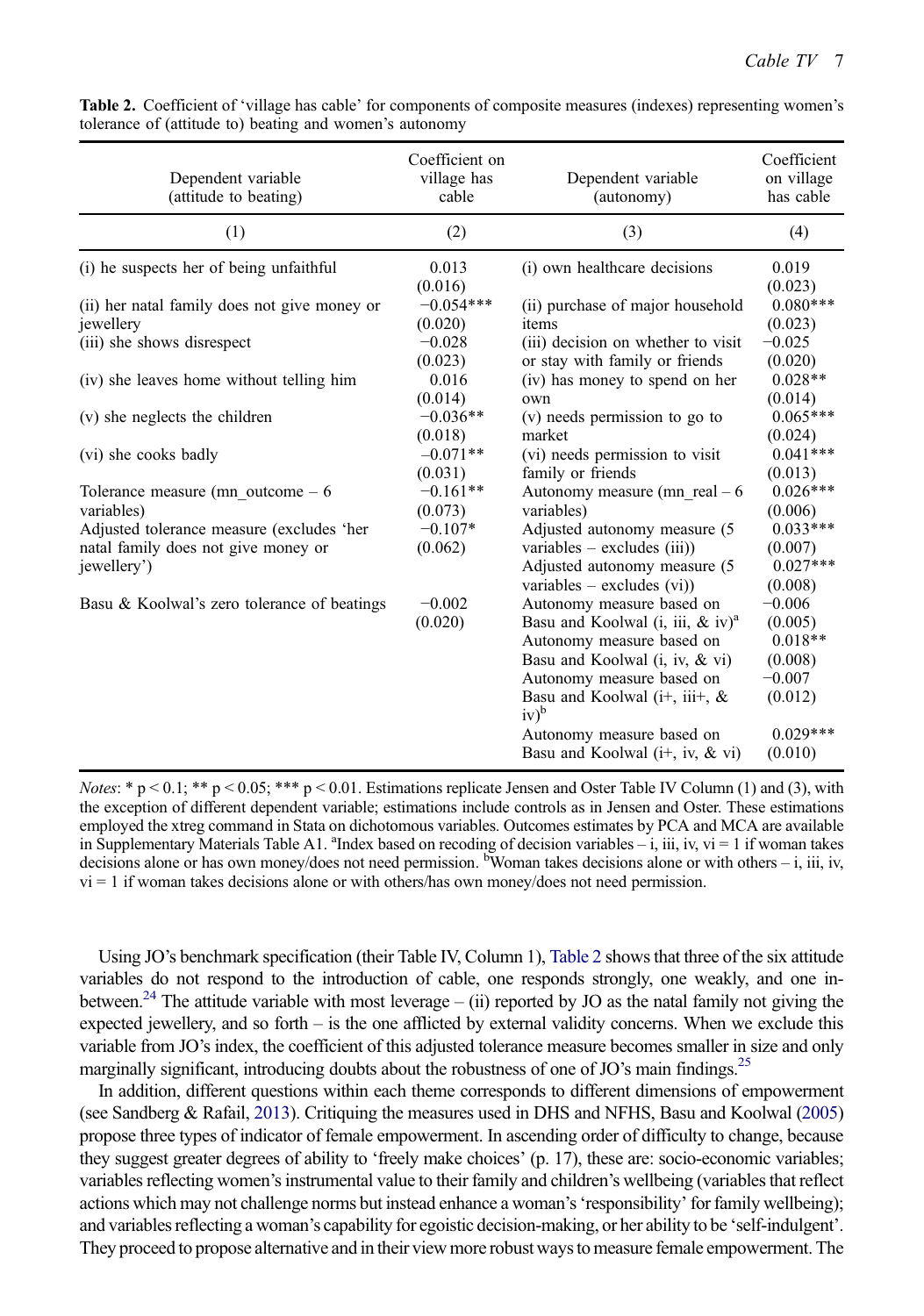### <span id="page-8-0"></span>8 V. Iversen & R. Palmer-Jones

need to distinguish between different types of autonomy, and whether some types of women's mobility or responsibility can be considered autonomy at all, has gained theoretical backing in Self Determination Theory (SDT) (Deci & Ryan, [2000](#page-20-0)), enhancing understandings of subjective wellbeing where there is psychological accommodation to patriarchal domination (Alkire, [2005](#page-20-0)); such distinctions are embodied in the Relative Empowerment Indexes proposed by Ibrahim and Alkire [\(2007](#page-20-0)) and operationalised in Vaz, Pratley, and Alkire ([2016\)](#page-21-0). It arises also from more general questioning of the meaning and value of autonomy as reflecting a Western educated, industrialised, rich and democratic (WEIRD) context (Henrich, Heine, & Norenzayan, [2010;](#page-20-0) see also Duvendack & Palmer-Jones, [2017,](#page-20-0) p. 668), and from qualitative empirical studies of autonomy and their implications for wellbeing in South Asia (Rao, [2014\)](#page-21-0).

For tolerance of spousal violence, Basu and Koolwal ([2005](#page-20-0)) consider zero tolerance the most appropriate interpretation. If we replace the composite status variable with a dummy that takes the value 0 if there is at least one situation where a woman tolerates spousal beatings and the value 1 if there is zero tolerance, the coefficient on village has cable is no longer statistically significant ([Table 2\)](#page-7-0).

The autonomy index is behaviour rather than attitude based, although the answers may represent normative or other response biases (Kalton & Schuman, [1982](#page-21-0)), and positive coefficients reflect more autonomy. [Table 2](#page-7-0) shows that four of the six component questions in JO's index are positively and significantly associated with cable TV introduction. The autonomy index is not vulnerable to the seeming double counting of the 'visit' variables (iii and vi), remaining significant at the 1 per cent level (five variables).

Using variables from NFHS2, Basu and Koolwal categorise contributions to earnings, deciding what to cook, deciding on major purchases, and permission to visit market as culturally dominant (patriarchal) female roles, or responsibility, which may be relatively easy to change. In contrast, selfindulgent or discretionary empowerment (self-determined agency) is related to not requiring permission to visit relatives, deciding to obtain own healthcare, and being allowed to set aside money. We observe no effect of cable on own healthcare decisions; a significant effect of cable on one visit variable but not the other; and a significant and positive effect of cable on own money. An index that captures Basu and Koolwal's concerns and aligns with feminist scholarship more broadly, might thus combine the decision of whether to seek own healthcare (column 3 i), whether she herself decides to visit family and friends (iii), and whether she has money for own use (iv). There is no impact of cable TV of this index. However, if the 'needs permission to visit' variable (vi) replaces the decision whether to visit family and friends variable (iii), the autonomy index is significant at the 5 per cent level. Finally, if for the latter index, decision-making in (i) includes joint decision-making with her husband or others, the coefficient on the index is significant at the 1 per cent level.

## 2.5. Owning, watching, and being affected by TV: spillover effects

As noted in the introduction, JO lack a theory of change linking the arrival of cable TV to the impacts they report. At a very simple level one can hypothesise two possible mechanisms; (1) through watching more TV, and (2) through social changes brought about by those who watch TV when interacting with others who do not (Bandura, [2009,](#page-20-0) original 1994). However, owning a TV is not a necessary condition for watching since TV can be viewed in the homes of others and/or in public places. While there are variables for owning and watching TV in the SARI dataset, there are no variables reporting where TV is watched or the type of programmes viewed.

The data show that reported TV watching, by either respondent or by her account of her partner's watching, is not dependent on owning a TV. Reported TV viewing correlates positively with variables such as income per capita, owning a TV, being more educated, not being scheduled caste, and village having access to cable TV ([Table 3;](#page-9-0) details in Supplementary Materials Table A2). Further, the coefficients on some of both the status (tolerance of beatings) and autonomy empowerment variables are positive and significant for households which do not own a TV (see [Table 4\)](#page-9-0). Thus, there are positive 'spillover' effects on those who do not own a TV, suggesting either that they have been watching TV in the houses of, generally better off, other households, or in public places, or have been affected by broader social interactions.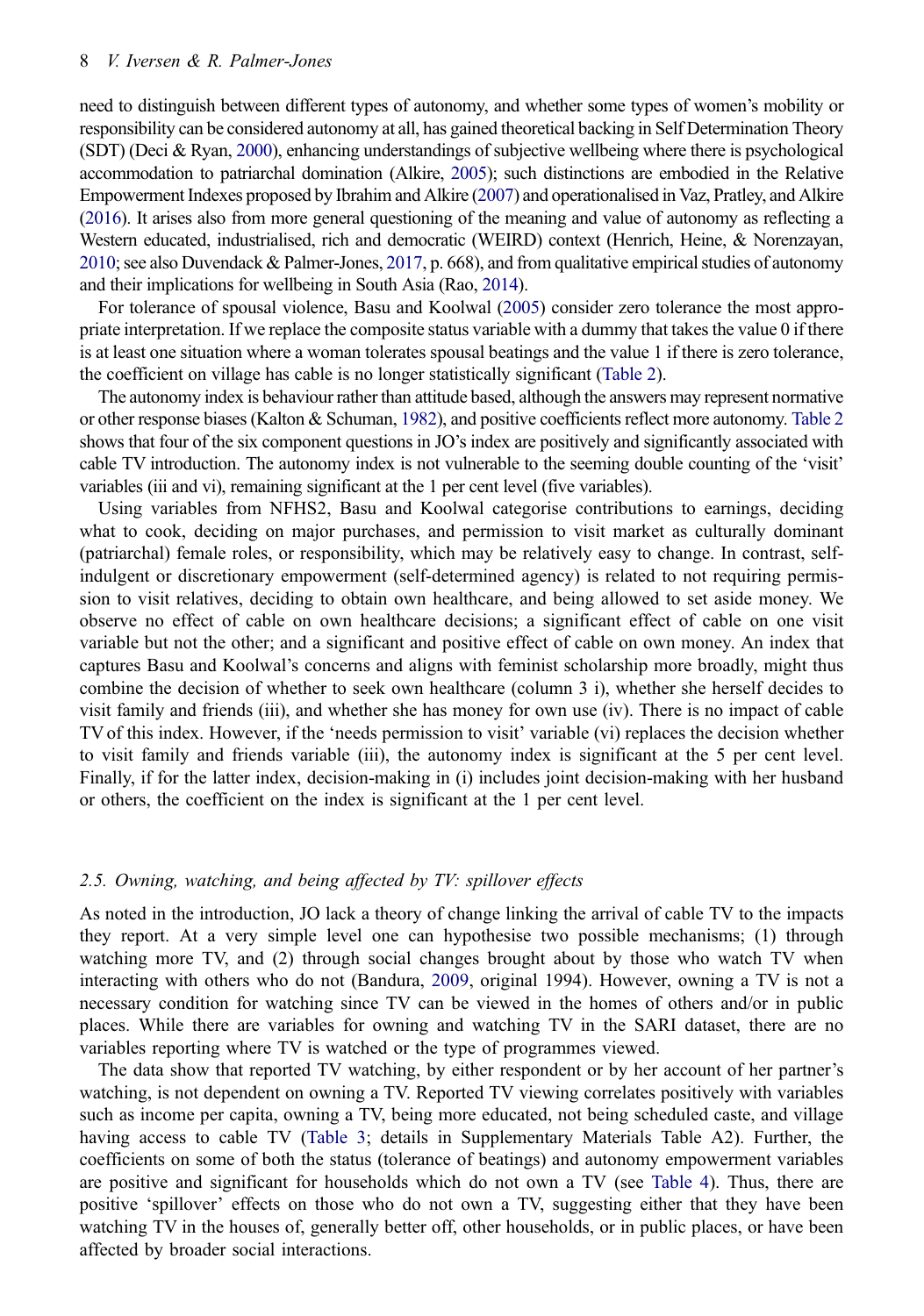|                                             |              | Village has cable | Village does not have cable |              |  |
|---------------------------------------------|--------------|-------------------|-----------------------------|--------------|--|
|                                             | Households   | Households        | Households                  | Households   |  |
|                                             | with TV      | without TV        | with TV                     | without TV   |  |
| Households where wife has some<br>education |              |                   |                             |              |  |
| Women watch TV at least once a              | 94.6%        | 58.3%             | 92.8%                       | $27.1\%$     |  |
| week                                        | $(n = 2015)$ | $(n = 826)$       | $(n = 724)$                 | $(n = 668)$  |  |
| Households where wife has no<br>education   |              |                   |                             |              |  |
| Women watch TV at least once a              | 83.0 %       | 38.2%             | 74.2%                       | $7.3\%$      |  |
| week                                        | $(n = 826)$  | $(n = 1157)$      | $(n = 528)$                 | $(n = 2415)$ |  |

<span id="page-9-0"></span>Table 3. Association of TV watching (at least once per week) with access to cable, ownership of TV, and gender

Note: Figures in brackets are the sum of those who do and do not watch TV.

Source: Authors' calculation from SARI data.

| Status variables               | Owns TV                  | No TV                  | Autonomy variables                                                         | Owns TV                | NO TV                   |
|--------------------------------|--------------------------|------------------------|----------------------------------------------------------------------------|------------------------|-------------------------|
| (i) he suspects her of being   | 0.013                    | 0.026                  | (i) own healthcare decisions                                               | 0.019                  | $-0.011$                |
| unfaithful                     | $(-0.016)$               | $(-0.02)$              |                                                                            | $(-0.023)$             | $(-0.021)$              |
| (ii) her natal family does not | $-0.054***$              | $-0.058**$             | (ii) purchase of major household                                           | $0.080***$             | $0.080***$              |
| give money or jewellery        | $(-0.02)$                | $(-0.024)$             | items                                                                      | $(-0.023)$             | $(-0.03)$               |
| (iii) she shows disrespect     | $-0.028$<br>$(-0.023)$   | $-0.02$<br>$(-0.03)$   | (iii) decision on whether to visit or $-0.025$<br>stay with family/friends | $(-0.02)$              | $-0.024$<br>$(-0.026)$  |
| (iv) she leaves home without   | 0.016                    | 0.02                   | (iv) has money to spend on her                                             | $0.028**$              | 0.019                   |
| telling him                    | $(-0.014)$               | $(-0.018)$             | own                                                                        | $(-0.014)$             | $(-0.018)$              |
| (v) she neglects the children  | $-0.036**$               | $-0.005$               | (v) needs permission to go to                                              | $0.065***$             | 0.043                   |
|                                | $(-0.018)$               | $(-0.02)$              | market                                                                     | $(-0.024)$             | $(-0.027)$              |
| (vi) she cooks badly           | $-0.071**$               | $-0.085**$             | (vi) needs permission to visit                                             | $0.041***$             | $0.034***$              |
|                                | $(-0.031)$               | $(-0.033)$             | family/friends                                                             | $(-0.013)$             | $(-0.009)$              |
| Tolerance measure              | $-0.161**$<br>$(-0.073)$ | $-0.121$<br>$(-0.089)$ | Autonomy measure                                                           | $0.026***$<br>$-0.006$ | $0.018**$<br>$(-0.009)$ |

|  | Table 4. Spillover effects |  |
|--|----------------------------|--|
|--|----------------------------|--|

Notes: Coefficients are estimated with the full set of controls. Standard errors and p values as above.

Furthermore, these positive direct and indirect (spillover) effects occur approximately instantaneously rather than in the gradual manner observed, for example, with adoption of new agricultural technologies (Foster & Rosenzweig, [1995\)](#page-20-0) or in the type of literacy sharing hypothesised to occur within rural households (Basu & Foster, [1998](#page-20-0); Iversen & Palmer-Jones, [2008](#page-21-0)), or in the analysis of school enrolment using the DISE data (see below). While, as discussed above, Jensen and Oster ([2007\)](#page-21-0) refer to studies that support such rapid change, this usually relates to sharply focused campaigns, which contrasts with the more diffuse 'intervention' introducing cable TV represents. Given the panel fixed effects estimation,<sup>[26](#page-19-0)</sup> this fuels concerns about unobserved time-variant confounding factors, rather than the arrival of cable TV, as underlying drivers of social change.

The growing importance attached to TV as a cost effective avenue for transforming the lives of the poor (for example La Ferrara, [2016](#page-21-0)), makes the analysis of heterogeneity pertinent. A notable feature of Supplementary Materials Table A2 is that having no education is associated with not reporting watching TV. We therefore explore the impacts of cable TV on the tolerance and autonomy of women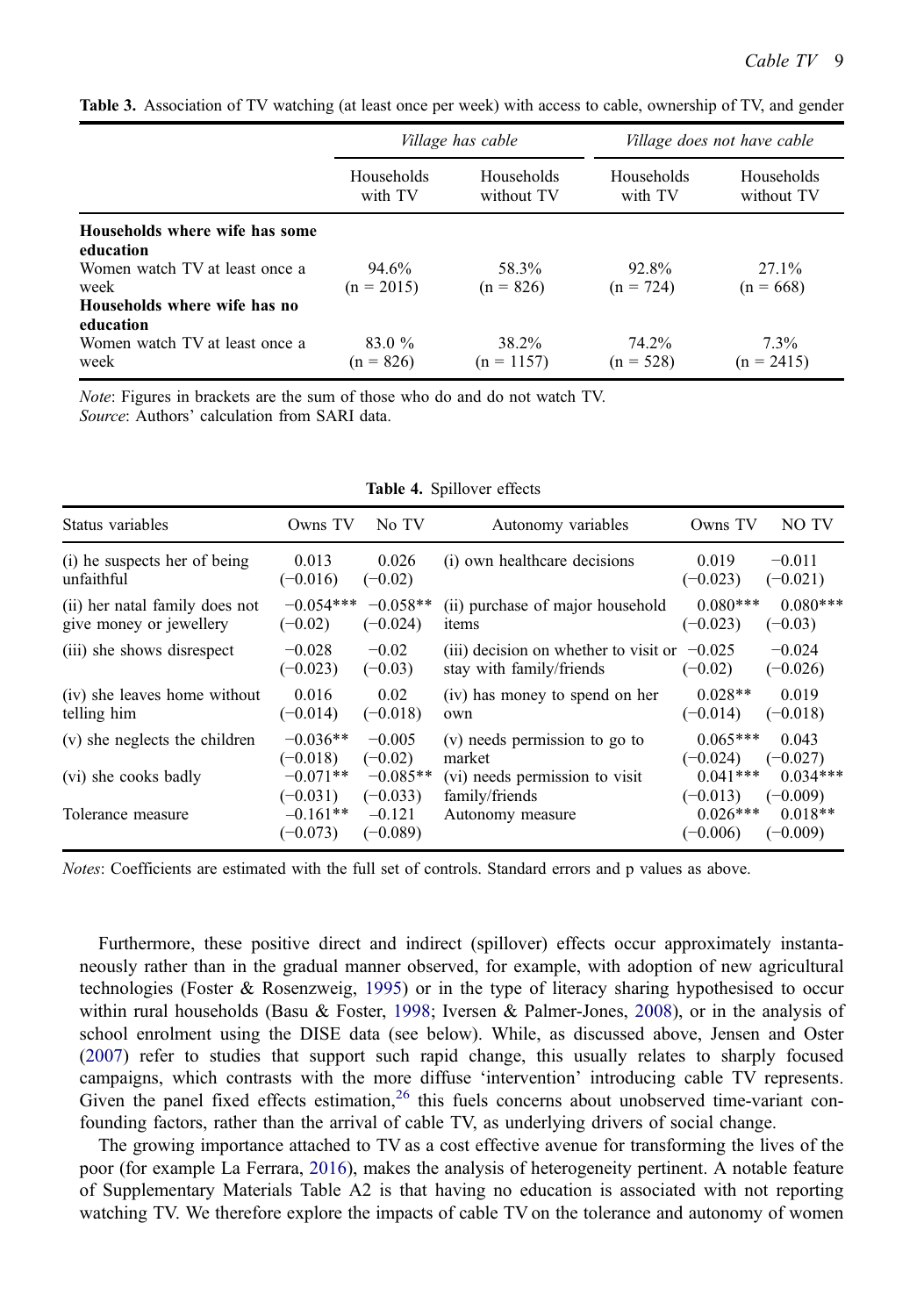|                                            |                     | Full sample            |
|--------------------------------------------|---------------------|------------------------|
| Outcome variable                           | variables           | 1                      |
| Tolerance of spousal beatings (mn outcome) | village has cable   | $-0.320***$<br>(0.082) |
|                                            | village has cable X | $0.26***$              |
|                                            | woman is illiterate | (0.095)                |
|                                            |                     | $N = 7014$             |
|                                            | village has cable   | $0.051***$             |
| Female autonomy (mn real)                  |                     | (0.012)                |
|                                            | village has cable X | $-0.041***$            |
|                                            | woman is illiterate | (0.015)                |
|                                            |                     | $N = 7014$             |
| Son preference                             | village has cable   | $-0.14**$              |
|                                            |                     | (0.068)                |
|                                            | village has cable X | 0.096                  |
|                                            | woman is illiterate | (0.077)                |
|                                            |                     | $N = 1699$             |
|                                            |                     |                        |

## Table 5. Women's status and autonomy and effects of Cable TV

with no education (who generally do not own or watch TV), by including a variable interacting with the education status of women with village has cable.

As can be seen in Table 5, for women without education, the 'empowering' effect of residing in a village with cable, in terms of reducing the tolerance of spousal violence, is close to negligible (=  $-0.32 + 0.26$ ). The results on female autonomy are similar and confirm that the empowering effects of cable are limited to women with education. This significantly modifies judgments (and policy implications) about the transformative potential of introducing cable TV, since the main transformative impacts that JO report do not extend to the majority of the women (53.8%) in SARI.

## 2.6. Cable TV and enrolment in education

JO provide two analyses which suggest that cable TV enhances school enrolment, particularly of young girls, using data from the SARI survey and from the DISE data, respectively. We find the data, code, and results for both problematic. Using the SARI data, JO present results at village level in Table V and at individual level in their online appendix. While the individual level results in JO's online appendix Table W3 are almost exactly reproduced, we cannot exactly replicate their village level data from the individual data, and our village level estimation data gives results which differ from those in JO Table V and Figures VI (a) and (b), and some are weaker. Our findings for the test of pre-trends are quite different.<sup>[27](#page-19-0)</sup>

JO report that their DISE analysis shows that enrolment increases with duration of access to cable TV (that is not instantaneously, and non-increasing over time as in their SARI analysis). In our replication of the DISE estimation dataset and analysis we find minor mistakes in the data preparation code, and we differ from JO as to whether one variable should be recoded.<sup>[28](#page-19-0)</sup> Using our data construction, the results of the analysis of the DISE data are too weak to be considered as evidence that duration of access to cable TV is associated with increases in school enrolment.<sup>[29](#page-19-0)</sup>

## 2.7. SARI education<sup>[30](#page-19-0)</sup>

The graphics and analysis of these data in JO follows the same pattern as with their analysis of the empowerment and fertility dependent variables. JO figures VI (a) and (b) show the enrolment of girls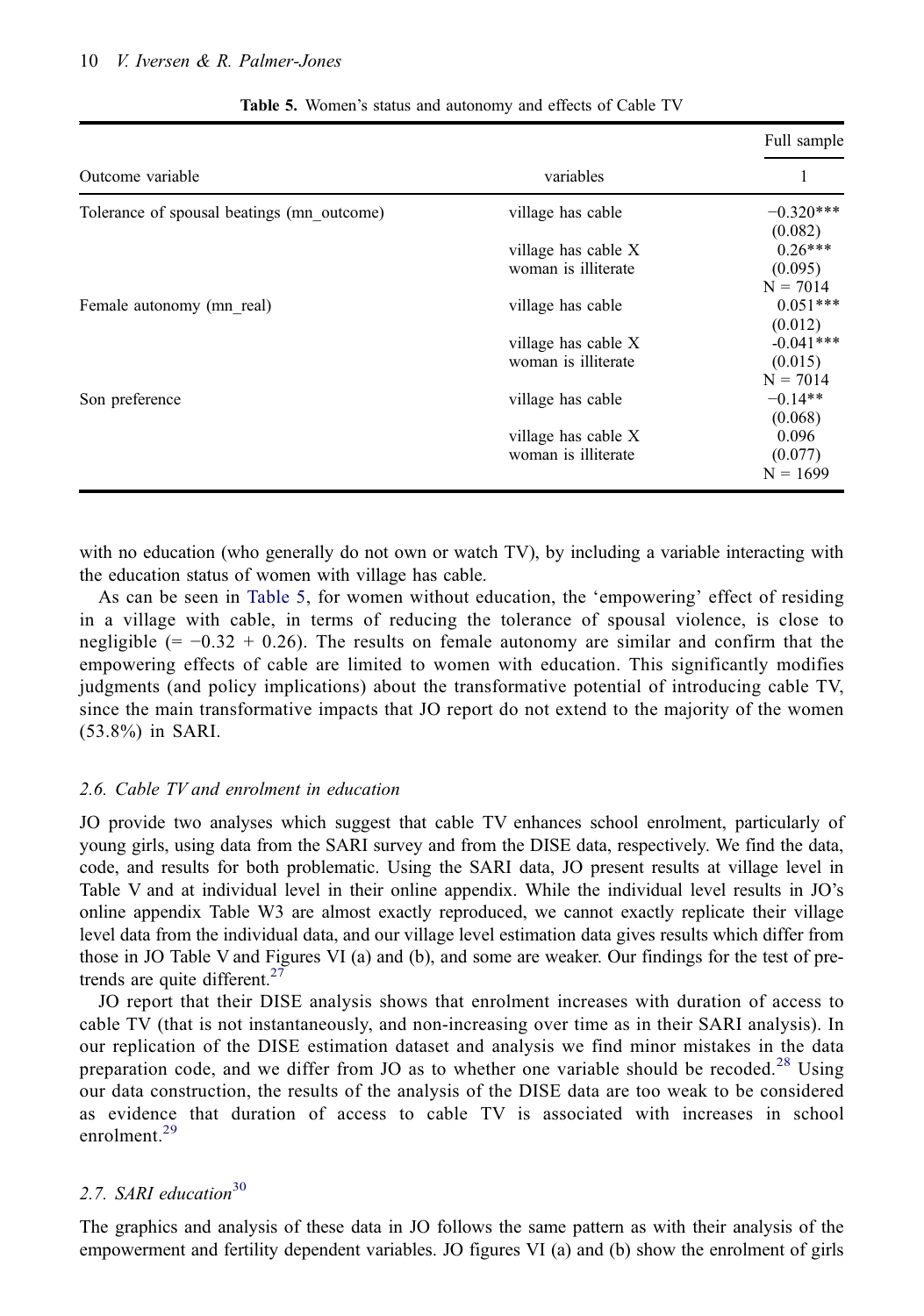<span id="page-11-0"></span>and boys aged six to 14 by access to cable TV and by year, and Table V reports the regression results of access to cable, years of access to cable, and the effects of including pre-trends. All these regressions are undertaken with village level aggregates although individual level analysis is reported in their online appendix.

The SARI estimation data and code provided by JO generally produce the results reported in JO, although with minor differences (not reported here). Using the covariates corresponding to their description in the footnote to Table V (which are not exactly the same as used in the code provided by JO – see our Supplementary Materials Table A4), and the village level data provided by JO, there are small differences for both girls and boys in the fixed cohort, while the results for the younger (six to 10) and older (11–14) children are almost identical to those in JO Table V. Similarly, the JO data and code for the individual level analysis produces results very similar if not identical to those reported in the online appendix (again not reported here). $31$ 

However, the village level estimation dataset provided by JO is significantly different from that we produce from the individual dataset, as reported in more detail in our Supplementary Materials even though the individual level dataset produces the results in JO's online appendix. Our village level dataset has very different values for 'gets cable next year' (see Table A6), produces quite different numbers of cases in some of the estimations, and a different interpretation of some graphs (for example Table A6 and Figure A1(a) and A1 (b)). While the coefficients (and numbers of cases for the fixed cohort) differ for Table V Panels A and B (Supplementary Materials Table A6), the substantive differences are in our reproduction of Panel C. Here we find that the variable 'gets cable next year' gets a negative and significant ( $p < 0.05$ ) coefficient and makes the coefficient of 'vill\_has\_cable' insignificant for boys in the fixed cohort, and the young and older girls and boys, and significant and negative for girls in the fixed cohort (Panel C2 [Table 6\)](#page-12-0). Panel C1 in [Table 6](#page-12-0) shows the result where only villages which get cable in 2002 and 2003 are classified as 'getting cable next year'. Panel C2 adds the three villages which got cable in 2004 to those in Panel C1 as 'getting cable next year'. Panel C3 uses the JO variable for villages which get cable next year (see Supplementary Materials Table A7 for an explication of their pre-trends variable and Tables A8 and A9 for alternative specifications). Panels C1, C2, and C4 are run with our village level data since we have no explanation of how JO constructed their village level education data and hence no reason to prefer their construction. Only Panel C3 shows a positive coefficient on 'vill\_has\_cable' for young girls ( $p < 0.01$ ), similar to JO Table V Panel C (where the coefficient on the fixed cohort of girls is also positive and significant,  $p < 0.10$ ). The other three panels show negative and significant coefficients on 'gets cable next year' for the fixed cohort of girls and boys, and the six to 10 and 10–13 year old boys, implying depression of enrolment in the year before cable arrives.

It is not clear what to make of this, or the differences between our village level data and theirs. However, we do not think great significance can be assigned to these results because of lack of transparency of data construction, or, indeed, other results using the SARI data, because of the low statistical power of the SARI analysis as explained below.

### 3. Statistical power of the SARI analysis

Notwithstanding the statistical performance of JO's autonomy index and to a lesser extent the tolerance index and the results of the analysis of the effects on enrolment in education in the SARI data, some qualifications and caveats – in addition to those flagged in the preceding sections – about drawing any conclusions should be registered based on the low power of the identification strategy for the SARI survey analyses.

Many economics analyses are underpowered (Ioannidis & Doucouliagos, [2013;](#page-20-0) Ioannidis et al., [2016](#page-20-0)), leading to non-trivial risks of false positives (Button et al., [2013](#page-20-0)), which can be exacerbated by researcher or publication biases (Camfield, Duvendack, & Palmer-Jones, [2014;](#page-20-0) Maniadis, Tufano, & List, [2014](#page-21-0)).

The low power of the JO identification strategy can readily be demonstrated for a design consisting of the 21 treatment villages, out of a total of 180, that change their access to cable TV in the survey period. While there are no well-established methods of determining power in observational or quasi-experimental studies ex-post, it is not unreasonable to calculate power as if ex-ante using a natural experiment research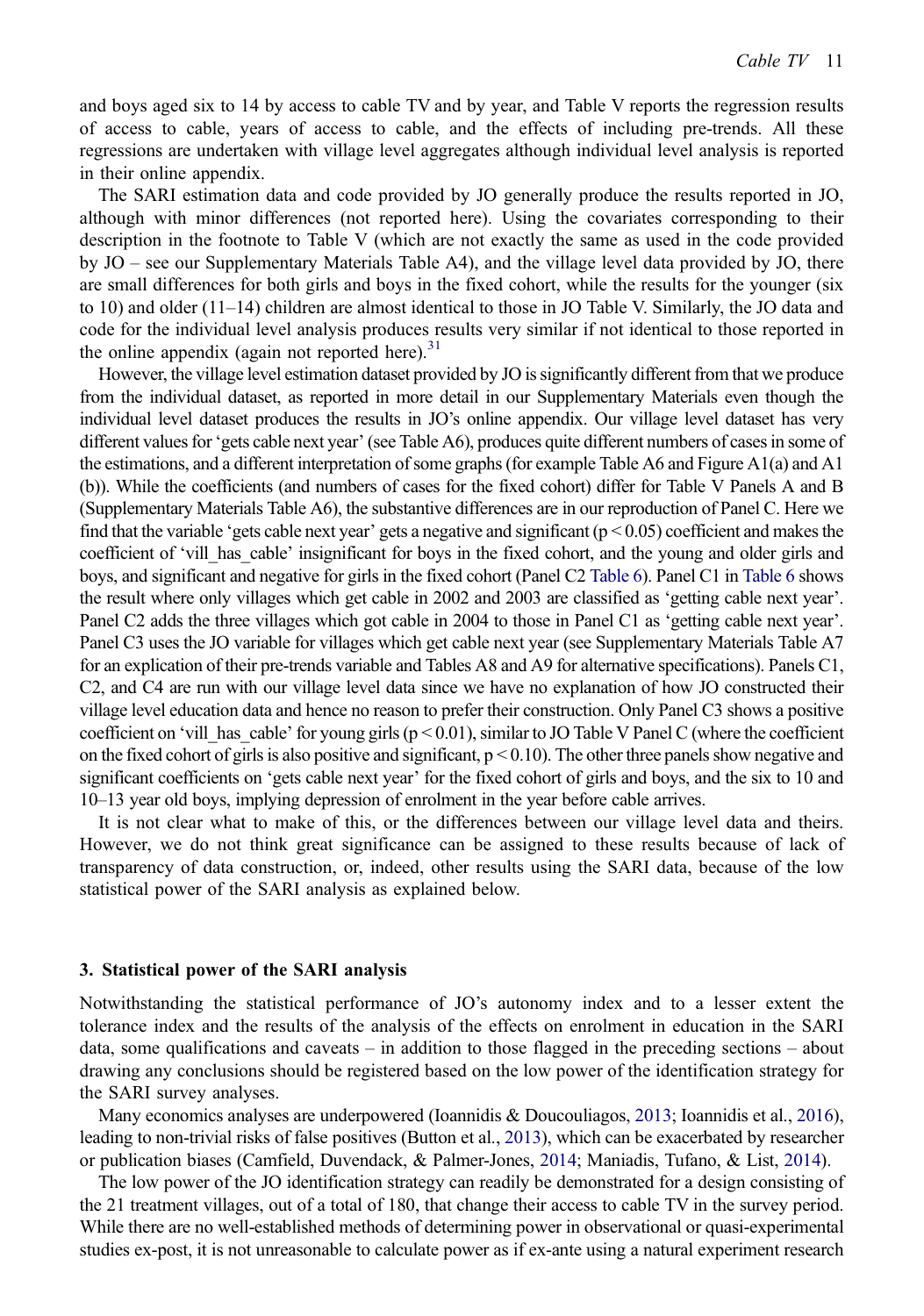## <span id="page-12-0"></span>12 V. Iversen & R. Palmer-Jones

|  |  | <b>Table 6.</b> Replication of Table V Panel C robustness test effect of pre-trends on enrolment, SARI data |  |  |  |  |  |
|--|--|-------------------------------------------------------------------------------------------------------------|--|--|--|--|--|
|--|--|-------------------------------------------------------------------------------------------------------------|--|--|--|--|--|

|                                                        | Fixed cohort |            | $6 - 10$     |            | $11 - 13$ |           |
|--------------------------------------------------------|--------------|------------|--------------|------------|-----------|-----------|
| Age Group                                              | Girl         | Boy        | Girl         | Boy        | Girl      | Boy       |
| Panel C1: does not include villages which get          |              |            |              |            |           |           |
| cable in 2004 <sup>a</sup>                             |              |            |              |            |           |           |
| vill has cable                                         | 0.034        | $-0.125$   | 0.068        | $-0.156*$  | $-0.038$  | $-0.082$  |
|                                                        | (0.066)      | [0.076]    | [0.052]      | [0.090]    | [0.099]   | [0.083]   |
| vill has cable $+ 1$ (IVPJ)                            | $-0.05$      | $-0.131*$  | $-0.066$     | $-0.158**$ | $-0.006$  | $-0.053$  |
|                                                        | (0.054)      | [0.074]    | [0.067]      | [0.071]    | [0.063]   | [0.060]   |
| N                                                      | 273          | 274        | 393          | 403        | 378       | 400       |
| $R^2$                                                  | 0.077        | 0.112      | 0.094        | 0.061      | 0.166     | 0.067     |
| Panel C2: includes indicator of getting cable next     |              |            |              |            |           |           |
| year for villages which get cable in 2004 <sup>a</sup> |              |            |              |            |           |           |
| vill has cable                                         | 0.005        | $-0.126*$  | 0.054        | $-0.141*$  | $-0.062$  | $-0.118$  |
|                                                        | (0.063)      | [0.074]    | [0.049]      | [0.085]    | [0.096]   | [0.086]   |
| vill has cable $+ 1$ (IVPJ)                            | $-0.089*$    | $-0.130**$ | $-0.082$     | $-0.138**$ | $-0.035$  | $-0.098*$ |
|                                                        | (0.047)      | [0.056]    | [0.052]      | [0.054]    | [0.065]   | [0.059]   |
| N                                                      | 273          | 274        | 393          | 403        | 378       | 400       |
| $R^2$                                                  | 0.081        | 0.114      | 0.096        | 0.062      | 0.166     | 0.071     |
| Panel C3: IVPJ dependent, JO construction of           |              |            |              |            |           |           |
| the 'village has cable next year' and control          |              |            |              |            |           |           |
| variables <sup>b</sup>                                 |              |            |              |            |           |           |
| vill has cable                                         | 0.069        | $-0.029$   | $0.119***$   | $-0.051$   | $-0.037$  | 0.073     |
|                                                        | (0.069)      | [0.087]    | [0.045]      | [0.099]    | [0.073]   | [0.105]   |
| vill has cable $+ 1$ (JO)                              | $-0.04$      | $-0.006$   | $-0.05$      | $-0.031$   | $0.100*$  | 0.036     |
|                                                        | (0.052)      | [0.042]    | [0.042]      | [0.039]    | [0.060]   | [0.058]   |
| N                                                      | 273          | 274        | 359          | 355        | 338       | 351       |
| $R^2$                                                  | 0.094        | 0.209      | 0.111        | 0.03       | 0.102     | 0.098     |
| Panel C4: IVPJ data and estimation construction        |              |            |              |            |           |           |
|                                                        |              |            |              |            |           |           |
| indicators of year and relative to getting cable       |              |            | $\mathbf{0}$ |            |           |           |
| Gets cable (IVPJ)                                      | $-0.016$     | 0.029      |              | $-0.162*$  | 0.028     | 0.005     |
|                                                        | (0.101)      | [0.045]    | [0.046]      | [0.068]    | [0.109]   | [0.116]   |
| Vill has cable $+ 1$ (IVPJ)                            | $-0.102$     | 0.019      | $-0.146**$   | $-0.121$   | 0.053     | 0.016     |
|                                                        | (0.120)      | [0.106]    | [0.051]      | [0.087]    | [0.096]   | [0.080]   |
| Vill has cable $+ 2$ (IVPJ)                            | $-0.025$     | 0.14       | $-0.039$     | 0.005      | 0.071     | 0.138     |
|                                                        | (0.123)      | [0.093]    | [0.070]      | [0.094]    | $[0.121]$ | $[0.117]$ |
| N                                                      | 273          | 274        | 393          | 403        | 378       | 400       |
| $R^2$                                                  | 0.081        | 0.115      | 0.104        | 0.075      | 0.169     | 0.075     |

Notes: <sup>a</sup>Authors' data construction in Panels A & B; JO village level dependent and control variables in Panel C including for vill\_has\_cable\_next\_year. <sup>b</sup>These results are repeated when we use JO's getting cable next year but IVPJ dependent and control constructions or JO's dependent and controls. Standard errors in parentheses,  $*_{p}$  < 0.10;  $*_{p}$  < 0.05;  $*_{p}$  < 0.01.

design. Thus, there are four treatments which can be compared in two ways; the villages which get cable (21) can be compared with the 91 that always have cable. Or the treatment villages can be compared with the 68 that never have cable in the survey period. Since we are comparing proportions in the case of enrolment, we can use the Stata command 'power twoproportions' with these research designs to estimate power.<sup>[32](#page-19-0)</sup> This procedure suggests that a sample size of 180 at differences in enrolment between villages with and without cable TV from 0.05 to 0.25 would have very low power.

Alternatively, we can compute power by simulation;<sup>33</sup> this involves generating datasets with characteristics similar to those of the natural experiment and, iterating numerous times, counting the proportion of datasets which yield a statistically significant effect. [Figure 2](#page-13-0) shows the results. We estimate the statistical power using 1000 random draws from a simulated panel dataset similar to the SARI design and effect sizes from 0.05 to 0.25.<sup>34</sup> The first panel shows that, with the exact village sample sizes of the SARI dataset, statistical power is very low for the modest effect sizes reported except when serial correlation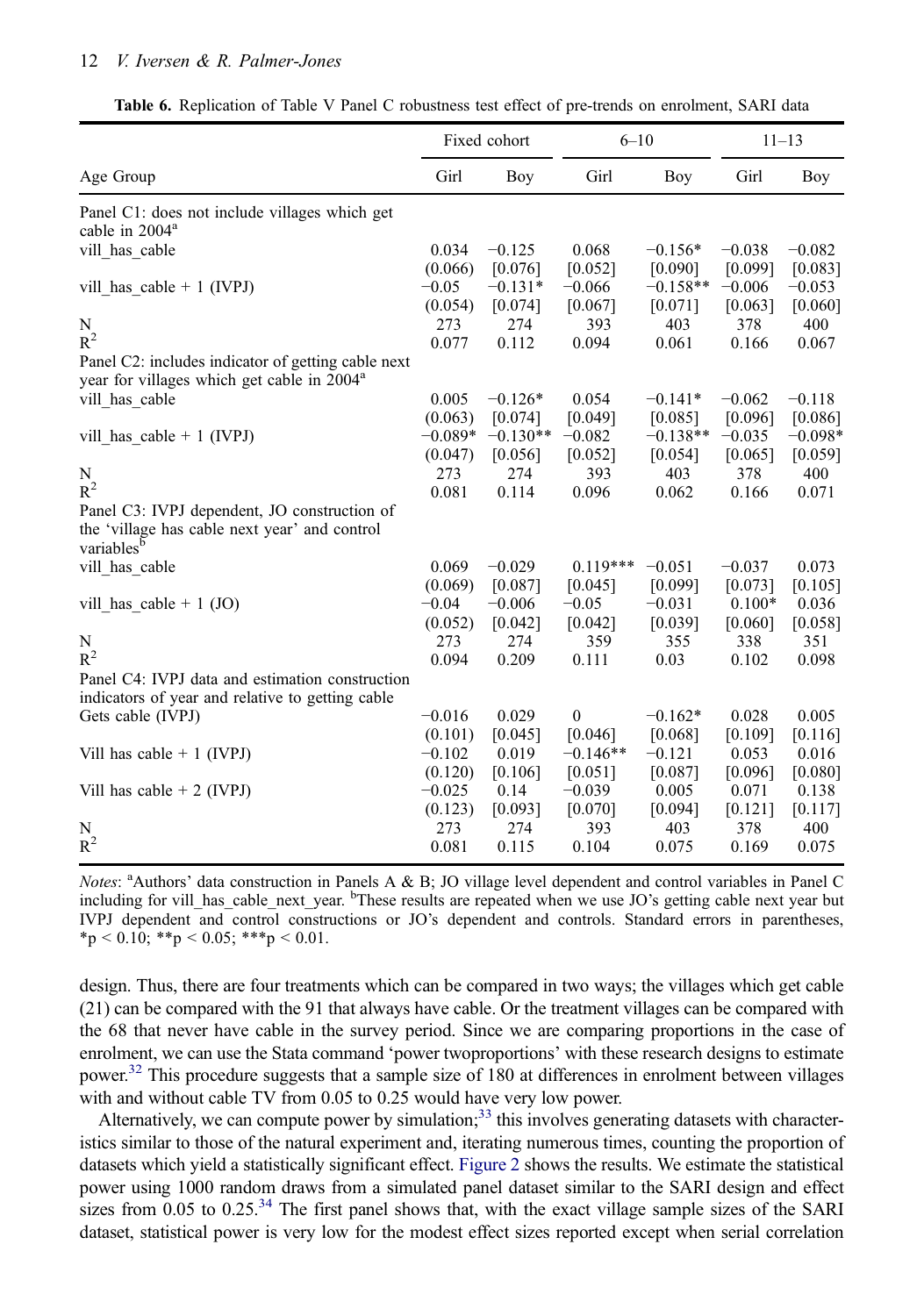<span id="page-13-0"></span>

Figure 2. Simulation analysis of statistical power in a SARI type survey.

(assuming a Toeplitz structure) over years is very high (0.95). This is also true when the overall sample size is four times that found in the SARI survey, when the proportion of villages which get cable during the survey period is much higher than the 21 out of 180 villages in the survey, and where the standard deviation of the village level error term varies from one to three.<sup>[35](#page-19-0)</sup>

Using either approach we see that for the modest effect sizes found in the SARI empowerment, fertility, and enrolment analyses (typically between 5 and 20%), and substantial village level error term, the sample sizes suggested to give adequate power (80%) are much larger than in SARI.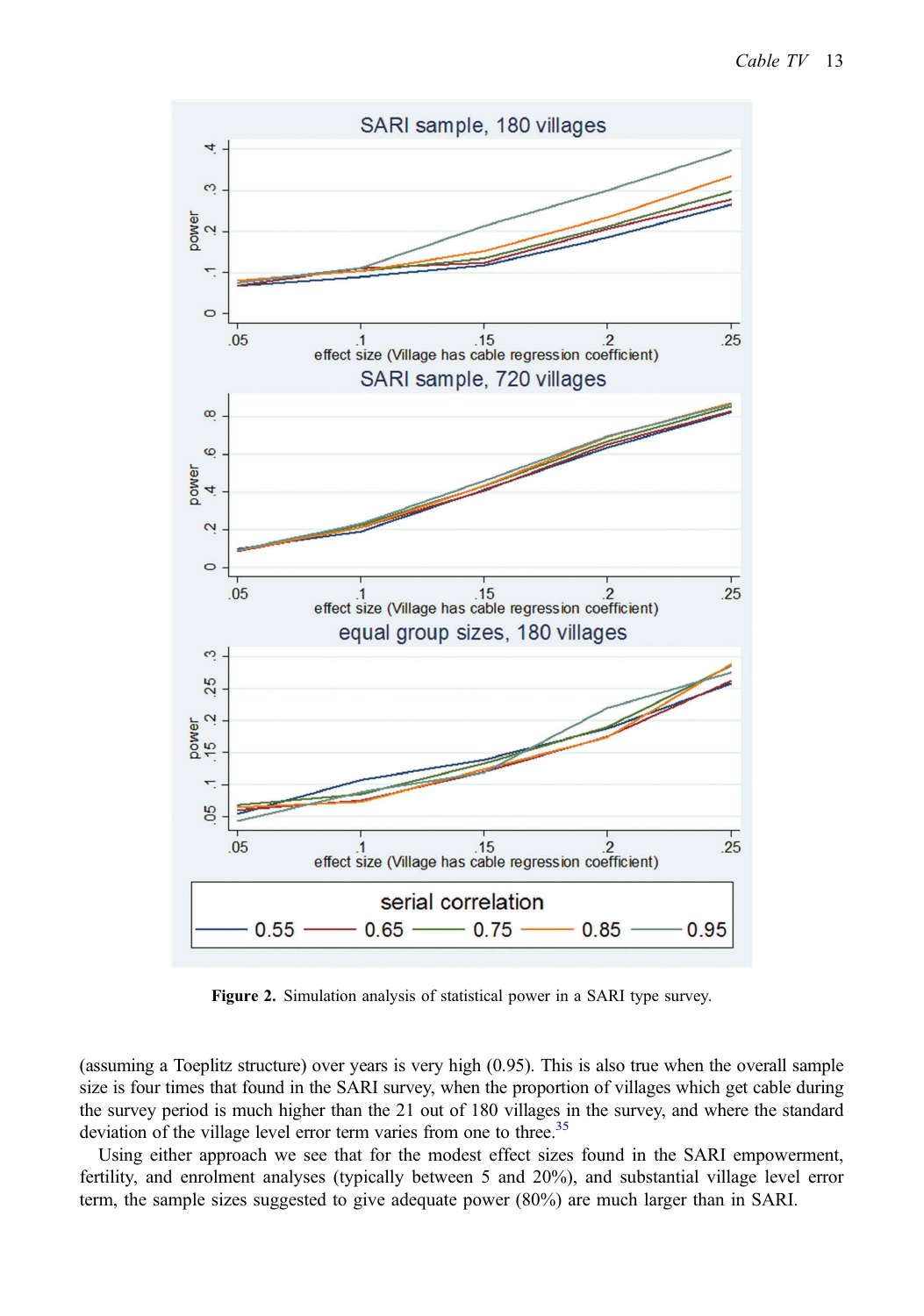## <span id="page-14-0"></span>4. School enrolment in Tamil Nadu in District Information System for Education (DISE) data

For the DISE data, code for all processing and variable construction from the original (official) data was provided by Jensen and Oster, along with their original data. These data are the numbers enrolled by age and class of all schools in 19 randomly selected blocks of five districts of Tamil Nadu,<sup>[36](#page-19-0)</sup> which were selected using NFHS2 as having low cable penetration at the time of the study. The raw data supplied to us cover 2002–2007 (not 2001–2007, as reported by Jensen and Oster<sup>37</sup>) and are used to estimate a variant of Equation (1) with different units of observation, estimation method, and covariate specification.

Following JO, the outcome variables are absolute numbers enrolled per village per year rather than rates of enrolment with the assumption (which is tested) that population did not vary meaningfully during the data period. The unit of observation is the village; the outcome variable is the log of enrolment (numbers of children in school) for six to 10 and 11–14 age groups; and for the cohort aged six to seven in 2002.

#### 4.1. DISE analysis replication

While the dataset provided by Jensen and Oster<sup>[38](#page-19-0)</sup> together with their estimation code produced all their published results, including their Figure VII,<sup>[39](#page-19-0)</sup> our data constructions produced a somewhat different estimation dataset. This was particularly evident in our reproduction of Figure VII. In the original there appears to be a rise in enrolment of the fixed cohort over time; our reproduction shows a decline (drop outs would not have been uncommon).

This difference arises in part because of minor errors in JOs code,<sup>[40](#page-19-0)</sup> and an important difference in treatment of villages which report zero enrolment (of the fixed cohort). JO recode the observations for villages which report zero enrolment in any year to missing for all years, and drop villages which have any zero enrolment for any year from the data in their Figure VII; the zero observations for these villages are, inexplicably, retained in their Prais-Winston estimations. No observations from these villages are dropped from either our reproduction of Figure VII (see Supplementary Materials) or the Prais-Winston estimations, and we can see no good reason for dropping them. We describe the recoding of zeros to missing also as an error; the reasons why we think the villages with zero enrolments should be retained in all analyses without alteration are in our Supplementary Materials (see also Iversen & Palmer-Jones, [2015\)](#page-21-0).

Recalculating the variables of interest and re-estimating the descriptive statistics and the model proposed by JO, reported in their Table VI, but including both the changes we suggest, produces descriptive statistics of the affected variables different from their counterparts in JO Table II, Panel C Columns 1–3, and the estimated coefficients of Equation (1) also differ in equations involving the relevant variables.<sup>41</sup> The different treatment of schools with zero enrolment makes the main difference to the results.

For the version of Equation (1), estimated with our construction of variables from the raw DISE data ([Table 7\)](#page-15-0), the results are now weaker.<sup>[42](#page-19-0)</sup> In Panel A, our coefficients using the same village level covariates as JO are smaller than theirs (JO Table VI). However, this model does not control for school quality, which, as we argue in Iversen and Palmer-Jones ([2015\)](#page-21-0), and in our Supplementary Materials, affects enrolment and is correlated with years of access to cable.

With the addition of variables representing school quality<sup>43</sup> and English medium teaching ( $'IPJ$ covariates' in [Table 7](#page-15-0) columns 3 and 4), the coefficients on 'years cable' are no longer significant.<sup>[44](#page-19-0)</sup> Separating out the sample used by JO in their Figure VII shows that the statistically significant increase in enrolment in these villages is nearly offset by the statistically significant decrease in enrolment in the villages that are left out of that sample (results not presented).

In the estimation using trends after 2002, only the coefficient on the fixed cohort 'boys' enrolment' is significant and actually negative [\(Table 7](#page-15-0) Column 3, Panel B). While including block-specific trends results in positive but non-significant coefficients for the first fixed cohort, the effects are both positive and significant for the second fixed cohort columns (7 and 8, Panel C). With control for pre-trends (Panel D), the estimations with the additional covariates for building quality and presence of an English medium school have coefficients on 'years of cable access' which are near to zero and not statistically significant. A similar replication for the rolling age groups (6–10, 11–14) is shown in our Supplementary Materials (Table A10). It yields similar results which are less consistent and much weaker when estimated with the buildings quality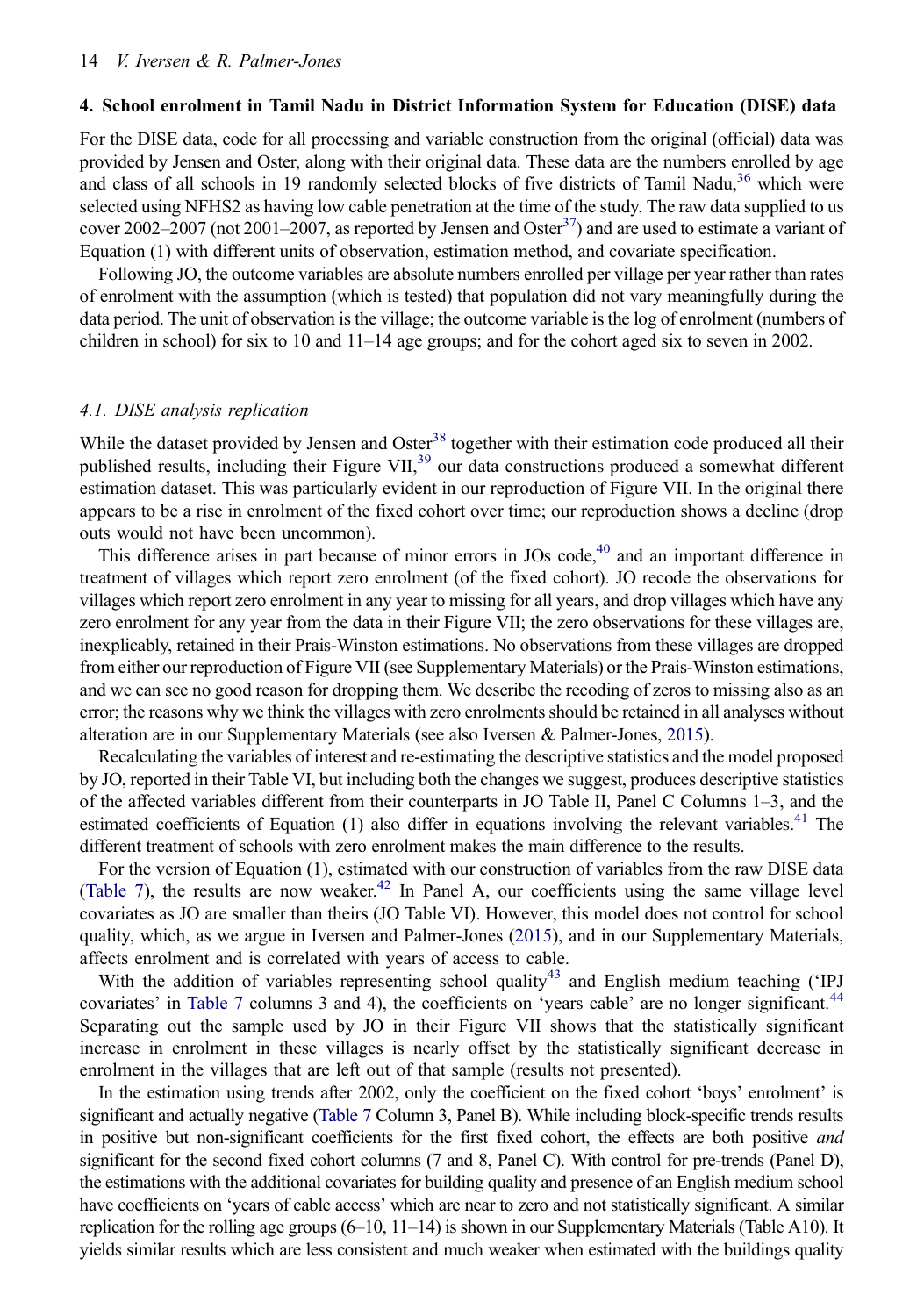<span id="page-15-0"></span>

|                                                      | Fixed cohort 2002-2003 |                                             |                |                | Fixed cohort 2003-2004 |                                |             |                |
|------------------------------------------------------|------------------------|---------------------------------------------|----------------|----------------|------------------------|--------------------------------|-------------|----------------|
|                                                      |                        | Jensen and Oster<br>covariates <sup>a</sup> | IPJ covariates |                |                        | Jensen and Oster<br>covariates |             | IPJ covariates |
|                                                      | Girls                  | <b>Boys</b>                                 | Girls          | <b>Boys</b>    | Girls                  | <b>Boys</b>                    | Girls       | <b>Boys</b>    |
|                                                      | $\mathbf{1}$           | $\overline{2}$                              | 3              | $\overline{4}$ | 5                      | 6                              | 7           | $\,8\,$        |
| Panel A: All villages; no                            |                        |                                             |                |                |                        |                                |             |                |
| block trends                                         |                        |                                             |                |                |                        |                                |             |                |
| village has cable                                    | 0.034                  | 0.028                                       | 0.018          | 0.007          | 0.003                  | 0.026                          | 0.003       | 0.023          |
|                                                      | (0.72)                 | (0.60)                                      | (0.40)         | (0.16)         | (0.09)                 | (0.71)                         | (0.08)      | (0.63)         |
| years of cable access                                | $0.036**$              | $0.037**$                                   | 0.001          | 0.003          | $0.027**$              | $0.032***$                     | 0.004       | 0.007          |
|                                                      | (2.39)                 | (2.43)                                      | (0.09)         | (0.23)         | (2.42)                 | (2.86)                         | (0.32)      | (0.60)         |
| demographic controls                                 | Y                      | Y                                           | Y              | Y              | Y                      | Y                              | Y           | Y              |
| block-specific trends                                | N                      | N                                           | N              | N              | N                      | N                              | N           | N              |
| Jensen and Oster controls <sup>a</sup>               | Y                      | Y                                           | Y              | Y              | Y                      | Y                              | Y           | Y              |
|                                                      | N                      | N                                           | Y              | Y              | N                      | N                              | Y           | Y              |
| buildings and English                                |                        |                                             |                |                |                        |                                |             |                |
| language controls                                    |                        |                                             |                |                |                        |                                |             |                |
| N                                                    | 4284                   | 4302                                        | 4253           | 4272           | 4777                   | 4800                           | 4744        | 4767           |
| $R^2$                                                | 0.867                  | 0.869                                       | 0.886          | 0.886          | 0.887                  | 0.894                          | 0.898       | 0.908          |
| Panel B: Villages with<br>cable after 2002; no block |                        |                                             |                |                |                        |                                |             |                |
| trends                                               |                        |                                             |                |                |                        |                                |             |                |
| village has cable                                    | 0.060                  | 0.045                                       | 0.042          | 0.023          | 0.019                  | 0.042                          | 0.015       | 0.035          |
|                                                      | (0.047)                | (0.046)                                     | (0.045)        | (0.044)        | (0.038)                | (0.038)                        | (0.037)     | (0.037)        |
| years of cable access                                | 0.007                  | 0.031                                       | $-0.040*$      | $-0.014$       | 0.004                  | 0.015                          | $-0.022$    | $-0.015$       |
|                                                      | (0.022)                | (0.021)                                     | (0.021)        | (0.020)        | (0.017)                | (0.016)                        | (0.016)     | (0.015)        |
| demographic controls                                 | Y                      | Y                                           | Y              | Y              | Y                      | Y                              | Y           | Y              |
| block-specific trends                                | N                      | N                                           | N              | N              | N                      | N                              | N           | N              |
| Jensen and Oster controls                            | Y                      | Y                                           | Y              | Y              | Y                      | Y                              | Y           | Y              |
| buildings and English                                | N                      | N                                           | Y              | Y              | N                      | N                              | Y           | Y              |
| language controls                                    |                        |                                             |                |                |                        |                                |             |                |
| Ν                                                    | 2579                   | 2589                                        | 2552           | 2562           | 2938                   | 2948                           | 2909        | 2919           |
| $R^2$                                                | 0.862                  | 0.870                                       | 0.886          | 0.886          | 0.868                  | 0.881                          | 0.881       | 0.897          |
| Panel C: All villages; block                         |                        |                                             |                |                |                        |                                |             |                |
| trends                                               |                        |                                             |                |                |                        |                                |             |                |
|                                                      |                        |                                             |                |                |                        |                                |             |                |
| village has cable                                    | 0.053                  | 0.042                                       | 0.017          | $-0.003$       | 0.022                  | $0.065*$                       | 0.001       | 0.034          |
|                                                      | (0.047)                | (0.047)                                     | (0.046)        | (0.046)        | (0.037)                | (0.038)                        | (0.036)     | (0.037)        |
| years of cable access                                | $0.052***$             | $0.063***$                                  | 0.015          | 0.026          | $0.070***$             | $0.079***$                     | $0.042***$  | $0.048***$     |
|                                                      | (0.017)                | (0.018)                                     | (0.017)        | (0.017)        | (0.013)                | (0.013)                        | (0.013)     | (0.013)        |
| demographic controls                                 | Y                      | Y                                           | Y              | Y              | Y                      | Y                              | Y           | Y              |
| block-specific trends                                | Y                      | Y                                           | Y              | Y              | Y                      | Y                              | Y           | Y              |
| Jensen and Oster controls                            | Y                      | Y                                           | Y              | Y              | Y                      | Y                              | Y           | Y              |
| buildings and English                                | N                      | $\mathbf N$                                 | Y              | Y              | N                      | N                              | Y           | Y              |
| language controls                                    |                        |                                             |                |                |                        |                                |             |                |
| N                                                    | 4284                   | 4302                                        | 4253           | 4272           | 4777                   | 4800                           | 4744        | 4767           |
| $R^2$                                                | 0.880                  | 0.880                                       | 0.895          | 0.894          | 0.895                  | 0.902                          | 0.904       | 0.913          |
| Panel D: All villages;                               |                        |                                             |                |                |                        |                                |             |                |
| control for pre-trends                               |                        |                                             |                |                |                        |                                |             |                |
| village has cable                                    | $0.033**$              | $0.032**$                                   | 0.002          | 0.001          | $0.026**$              | $0.030**$                      | 0.004       | 0.007          |
|                                                      |                        |                                             |                |                |                        |                                |             |                |
|                                                      | (0.016)                | (0.016)                                     | (0.015)        | (0.015)        | (0.012)                | (0.012)                        | (0.012)     | (0.011)        |
| years of cable access                                | $-0.005$               | $-0.013$                                    | 0.007          | $-0.009$       | $-0.009$               | $-0.004$                       | 0.003       | 0.007          |
|                                                      | (0.024)                | (0.025)                                     | (0.023)        | (0.024)        | (0.019)                | (0.019)                        | (0.018)     | (0.018)        |
| demographic controls                                 | Y                      | Y                                           | Y              | Y              | Y                      | Y                              | Y           | Y              |
| block-specific trends                                | $\mathbf N$            | N                                           | N              | ${\bf N}$      | $\mathbf N$            | N                              | $\mathbf N$ | N              |
| Jensen and Oster controls                            | Y                      | Y                                           | Y              | Y              | Y                      | Y                              | Y           | Y              |
|                                                      |                        |                                             |                |                |                        |                                |             |                |

Table 7. Effects of cable on education in DISE data; IPJ dataset, fixed cohorts

(continued)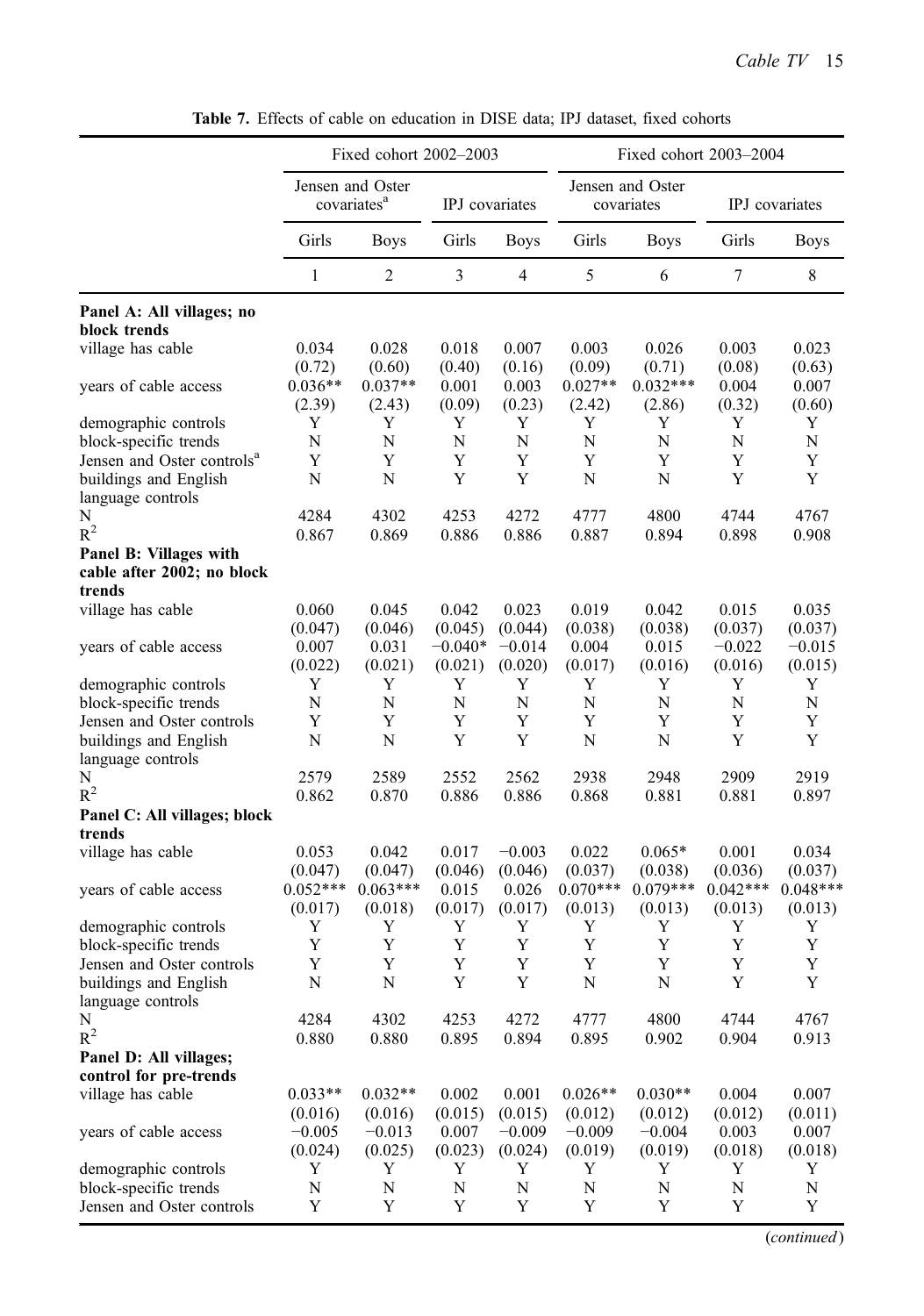|                                            |               | Fixed cohort $2002-2003$                    |               |                       |               | Fixed cohort $2003-2004$       |               |                       |  |
|--------------------------------------------|---------------|---------------------------------------------|---------------|-----------------------|---------------|--------------------------------|---------------|-----------------------|--|
|                                            |               | Jensen and Oster<br>covariates <sup>a</sup> |               | <b>IPJ</b> covariates |               | Jensen and Oster<br>covariates |               | <b>IPJ</b> covariates |  |
|                                            | Girls         | <b>Boys</b>                                 | Girls         | <b>Boys</b>           | Girls         | <b>Boys</b>                    | Girls         | <b>Boys</b>           |  |
|                                            |               | 2                                           | 3             | $\overline{4}$        | 5             | 6                              |               | 8                     |  |
| buildings and English<br>language controls | N             | N                                           | Y             | Y                     | N             | N                              | Y             | Y                     |  |
| N<br>$R^2$                                 | 4284<br>0.867 | 4302<br>0.869                               | 4253<br>0.886 | 4272<br>0.886         | 4777<br>0.887 | 4800<br>0.894                  | 4744<br>0.898 | 4767<br>0.908         |  |

Table 7. (Continued)

Notes: Authors' calculations are from DISE data. Figures in brackets are standard errors adjusted for serial correlation. Level of probability:  $\np < 0.1$ ;  $\nightharpoonup \npightharpoonup 0.05$ ;  $\nightharpoonup \nightharpoonup \npightharpoonup 0.01$ . <sup>a</sup>Same covariates as Jensen and Oster, except Jensen and Oster code their 'village has electricity' which we code  $1 =$  has and  $0 =$  does not have electricity, and we dropped the village population variables. IPJ include the first building quality PCA variable and English medium dummy and their interactions with year.

variable and the English medium school dummy (Columns 3, 4, 6, and 7) than when estimated using the JO estimation specifications, and with our data construction rather than the JO data construction in Table VI.

In summary, we see that the DISE data analysed in these ways do not provide strong evidence in support for the assertion that cable TV increases school enrolment, especially of girls. There is no visual evidence in Figure A4(a) or A4(b) to support an argument for an increase in enrolment in the year when, or year after, respondents gained access to cable TV. Furthermore, the evidence from the time series estimation [\(Table 7\)](#page-15-0) is weaker than in JO using their model specification, and virtually nonexistent when controls for school quality and presence of an English medium school are introduced.

Overall, the evidence from the DISE data is further weakened because of the lack of other villagelevel covariates, which could have accounted for endogenous placement of cable TV in villages which were likely to increase enrolment. JO acknowledge this weakness.<sup>[45](#page-20-0)</sup> Covariates which are not available would include the availability of supportive services which the literature discussed above suggests are pertinent to pro-social outcomes from exposure in the media to empowering messages.

## 5. Conclusion

In this paper we argue that media effects theory and evidence raise doubts about the pro-social effects of modern media exposure unsupported by other interventions, and that gender and development theories and evidence disagree with the implications of the results reported by JO. Their results for the SARI dataset can be replicated using their estimation datasets and code. Adjustments for questionable variable constructions and external validity concerns, reduce the statistical significance of JOs tolerance of spousal violence index: however, the coefficient on their autonomy index remained significant at a 1 per cent level for a variety of specifications. For alternative measures of tolerance and autonomy, drawing on Basu and Koolwal ([2005\)](#page-20-0), and Self-Determination Theory, we find no cable TV effect on tolerance, while the autonomy result is weaker.

With our construction of the village level SARI education dataset, we find unexplained constructions of variables, and differences between the estimation specifications in the code and those described in JO's text. While for the most part our attempt to replicate what JO report does not have substantive effects on the results, except in the case of school enrolment, it does affect some robustness tests, specifically whether pre-trends may confound the effect of getting cable. Further, we show that the statistical power of the estimations of the effects on enrolment (and other outcome variables) using the SARI data and effect sizes, is very low, making false positives not unlikely. We also detected errors in and suggest plausible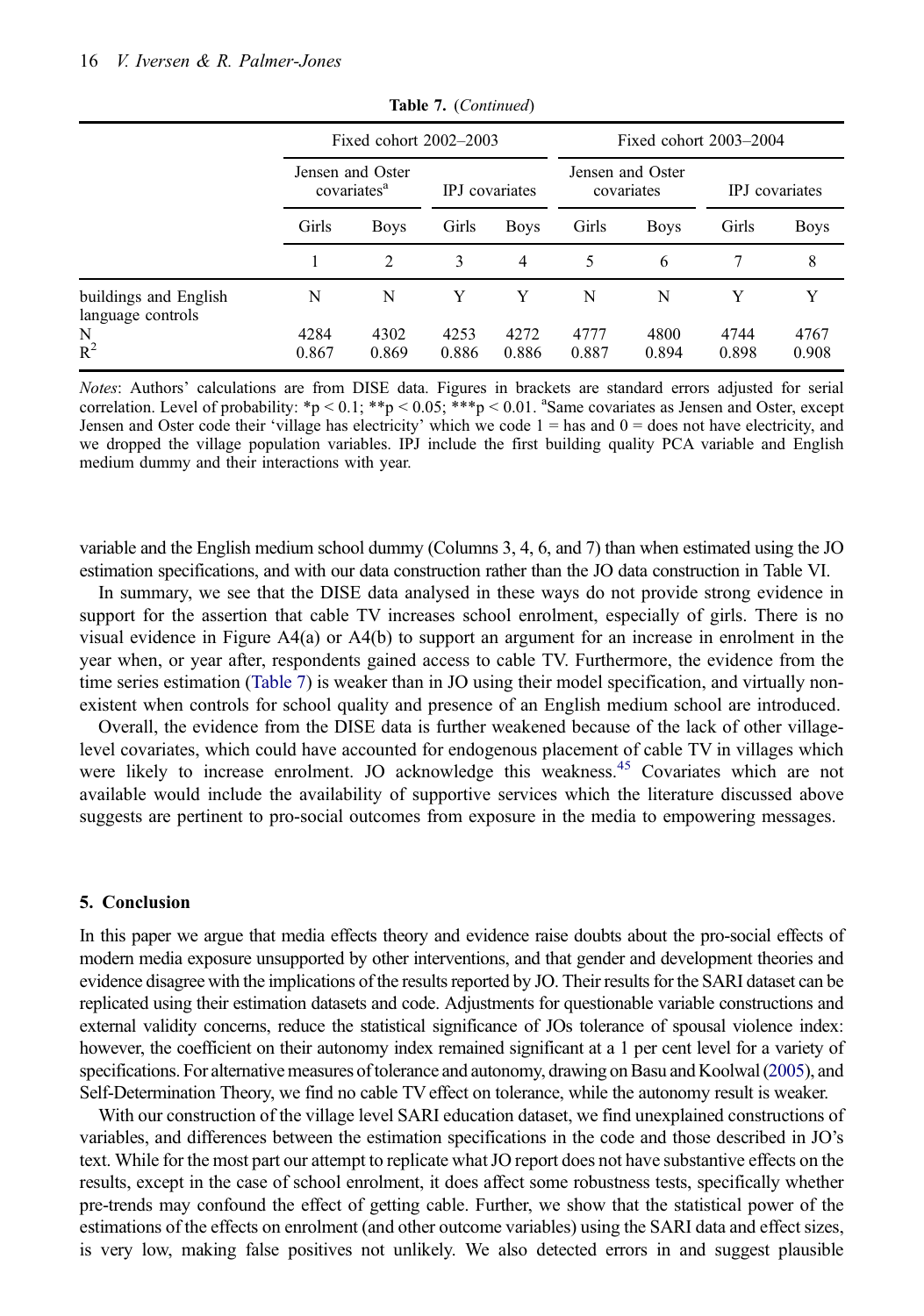alternatives for the construction of some variables in the DISE dataset that, once altered, weakened the causal impact of cable TV on school enrolment. Further doubt can be cast on the DISE results due to the lack of controls for plausible school quality (or possibly school size) variables that confound the estimated relationship between enrolment and the length of time that villagers had had access to cable TV.

Given the existing literature on media and development which has tracked and sought to identify the 'impacts' of pro-social TV programme content on attitudes and behaviour along gender and other dimensions, it is hard to recover a convincing theory of change from JO's aggregated results. More extensive analysis of the SARI dataset, which resembles the analysis undertaken by Jensen and Oster [\(2007](#page-21-0)), including a closer scrutiny of male and female viewing habits and disaggregation by whether women have education or not – confirmed important heterogeneity on the impact on JO's two main indicators of female empowerment; specifically there is no effect for uneducated women (more than 50% of the women in sample).

The replication was greatly facilitated by ready access to final data and code for analysis, although a proper assessment of JO's contribution would have been more complete had the SARI survey instruments and raw data been available, together with all data and variable construction code. JO would have been strengthened had it included more of the results reported in Jensen and Oster ([2007\)](#page-21-0). Using comparable data (NFHS2 and NFHS3), we were unable to strongly support the external (and, to some extent, internal) validity of the study. Access to the raw DISE data enabled us to identify a programming error and plausible differences in variable construction after finding that our descriptive statistics did not match JO's. Our replication benefitted from initially constructive interaction with the original authors, but was hampered by restricted communication later.

JO's focus on introduction of cable TV suggests that the main lesson for policy is to accelerate access to cable TV, with no need for (i) concern about TV programme content; (ii) mitigation of what some would construe as the disempowering images of women often occurring on cable TV; (iii) supportive interventions to counteract such messages and to support pro-social outcomes. However, our results suggest contradictions in the intensity and possible nature of the externalities accruing to women from households without TV. This may imply that less straightforward underlying processes of social change may be at work, with rather different implications for interventions to empower women, especially for those without TVs and those apparently unaffected by whatever processes had been at work (such as the uneducated).

Our replication has value as not only confirming that the code and data largely reproduces the results reported while finding some minor errors, indicating a nuanced and qualified understanding, which considerably qualify the conclusion of an apparent beneficial impact of the introduction of cable TV. This effect is largely restricted to an already relatively privileged group (those with some education). Besides reinforcing the uses of replication to identify errors and alternatives in the coding of data construction and estimation, and for subgroup analysis (identifying impact heterogeneity), a significant result of the replication would appear to be that there needs to be further research to tease out whether, for whom, by what pathways and mechanisms, and under what conditions, general TV programming (and pro-social programming) may have beneficent impacts, if any. It seems unwise to rely much on the mere spread of cable TV.

## Acknowledgments

We acknowledge funding support from 3ie and are grateful for comments from two anonymous reviewers, Annette Brown and Ben Wood, participants in a 3ie seminar in Delhi, a UEA workshop in London and former colleagues including Kunal Sen, Maren Duvendack and Sunil Kumar. We appreciate the generally constructive support and comments of Jensen and Oster in providing data and code and in subsequent exchanges.

## Disclosure statement

No potential conflict of interest was reported by the authors.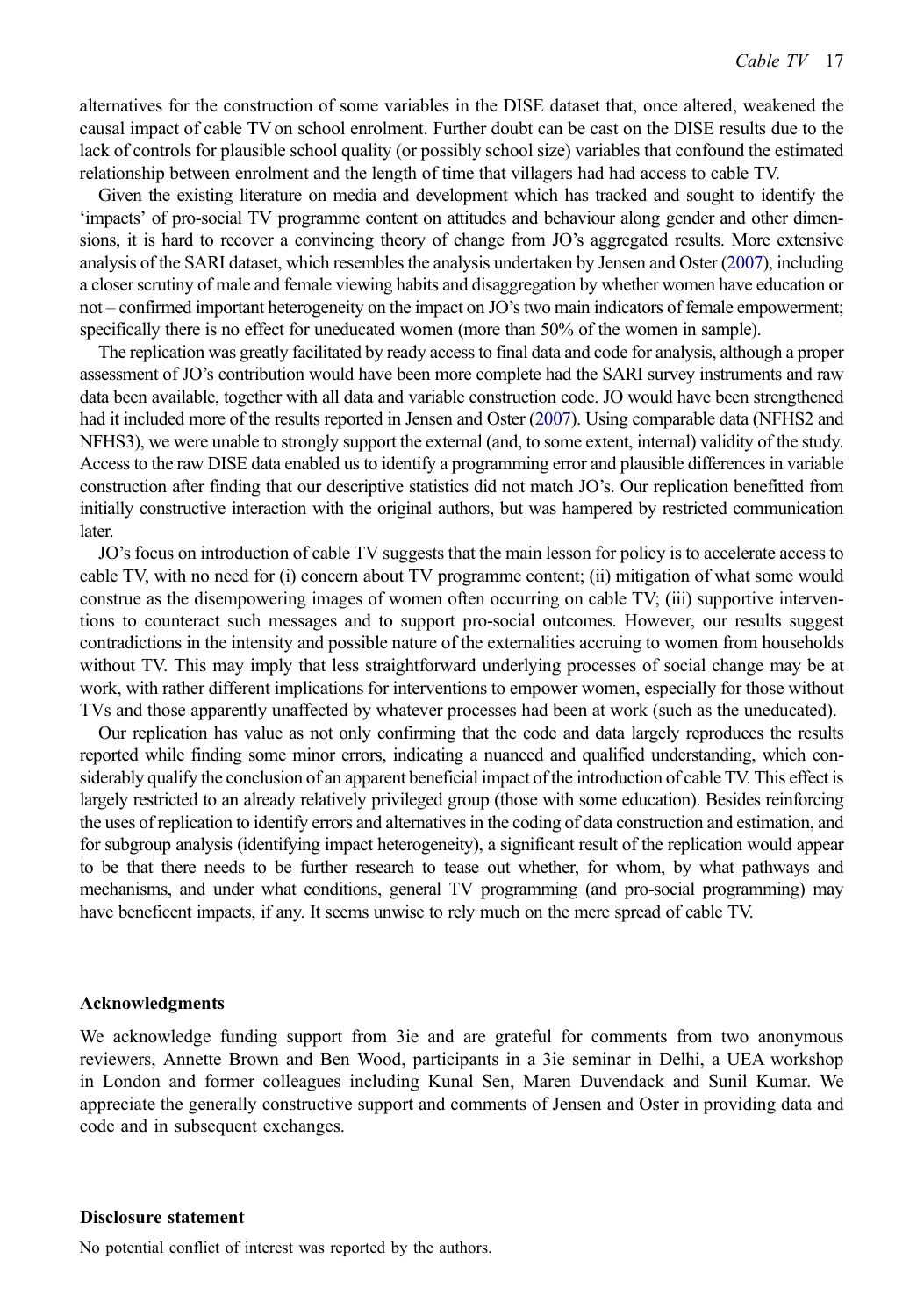## <span id="page-18-0"></span>Funding

This research was supported by a grant from the International Initiative for Impact Evaluation (3ie).

## **Notes**

- 1. There are two Jensen and Oster papers entitled 'The Power of TV: Cable Television and Women's Status in Rural India', which are quite different from each other. We use JO as short for Jensen and Oster ([2009\)](#page-21-0) in the Quarterly Journal of Economics and Jensen and Oster [\(2007\)](#page-21-0) when referring to their NBER Working Paper. The former never mentions the latter.
- 2. Ting, Ao, and Lin [\(2014\)](#page-21-0) find support for TV as a catalyst for improvements in women's status in rural India using a wider set of measures and Propensity Score Matching to tackle endogeneity but are unable to address the speed of change.
- 3. Inspired by findings from six TV novellas that aimed to promote gender equality in Mexico, India broadcast its first prodevelopment soap opera 'Hum Log' in 1984–1985 (Brown & Cody, [1991\)](#page-20-0). 'Hum Log' featured thrice weekly over an 18 month period and achieved record-popular audience ratings of 90 per cent in North and 40 per cent in South India. In spite of subtle promotion of pro-social beliefs and behaviours and viewers' intense involvement with serial characters, exposure did not increase viewer awareness of women's issues.
- 4. Carefully tailored campaign-type interventions, in this case a specially produced entertainment movie about MNREGA in India, positively affected perceptions but had no effects on behaviour, scheme delivery or outcomes (Dutta, Murgai, Ravallion, & van de Walle, [2015](#page-20-0)).
- 5. We use slightly different definitions of the three categories of replication described by Hamermesh ([2007,](#page-20-0) p. 716). See also Easley, Madden, and Dunn ([2000\)](#page-20-0) and Brown, Cameron, and Wood ([2014\)](#page-20-0).
- 6. Our own code to reproduce all the results derived from the SARI data in JO is available in Supplementary Materials. For the SARI analysis we have differences with Jensen and Oster regarding panel B of Table IV and panel C of Table V; our computation of the variable representing the 'pre-trend' differs from theirs, but makes no apparent meaningful difference to the results of Table IV but does to those of Table V. Our data preparation code for Table V produces differences in the estimation dataset (see below).
- 7. Such categorisations may, of course, be contested. For other critical engagement with DHS-based indicators of women's status, see Ghuman, Lee, and Smith ([2004\)](#page-20-0) and the discussion of Self Determination Theory below.
- 8. PCA and MCA based measures of autonomy have similar coefficients and 1% statistical significance (see Supplementary Materials).
- 9. According to Jensen and Oster [\(2007,](#page-21-0) p. 19):

The results show consistent evidence of larger effects among the better educated. The effects also appear to be somewhat larger among older people, although this effect is less consistent. In general, however, these results are difficult to interpret. More educated people could be more responsive because they are better at processing information (Grossman, [1972\)](#page-20-0), but this may also reflect the fact that they are much more likely to watch television [. . .] In general without knowing something more about what actually goes on within the household, these breakdowns are interesting but difficult to draw strong conclusions from.

- 10. La Ferrara ([2016\)](#page-21-0) illustrates why clarity about such heterogeneity may be essential: 'poor countries with low literacy rates clearly constitute an environment where the easily accessible "language" of television and radio gives them a comparative advantage over other means of communication'. This argument becomes much weaker with the knowledge that there is no effect for illiterate women in rural India.
- 11. We refer the interested reader to IPJ for a more extensive discussion of the literature on media and social change.
- 12. In fact, since most of the covariates are specified at person or village level, this is a multi-level model, as explained in Appendix 1 of IPJ.
- 13. These three variables are contained in the DISE data. Variables such as distance from nearest town should be constant over years, but are not. Electricity is also not present in all years for a village; JO set electricity to 'present' in each year if it is reported to be present in more years than not. Population is for 2005 only, although it is also available in the data for 2007; it too can vary quite significantly between these two years. We could not merge the DISE villages with village data from the Indian census, which would have provided more consistent, and more contextual, variables, as also noted by JO (p. 1087).
- 14. The Delhi sample is predominantly urban, while the rest are all rural.
- 15. Jensen and Oster informed us that the SARI dataset to which we have had access is identical to the dataset they received from their Indian counterparts who were responsible for survey implementation.
- 16. We use the original roman numerals to reference Jensen and Oster's tables and figures and digits for figures and tables in this paper and the Supplementary Materials.
- 17. See discussion in IPJ.
- 18. JO uses simple Borda indexes (simply adding the variable values together). IPJ explores whether results are sensitive to index construction methods (Everitt & Dunn, [2001;](#page-20-0) Chatfield & Collins, [1980\)](#page-20-0); employing the same variables in PCA and MCA indexes (Filmer & Pritchett, [2001](#page-20-0); Kolenikov & Angeles, [2009](#page-21-0)). We found no meaningful differences due to index construction methods. Jensen and Oster ([2007\)](#page-21-0) present a somewhat similar exercise in their appendix [Table 1](#page-5-0), but this paper and its results are not mentioned or referred to in JO.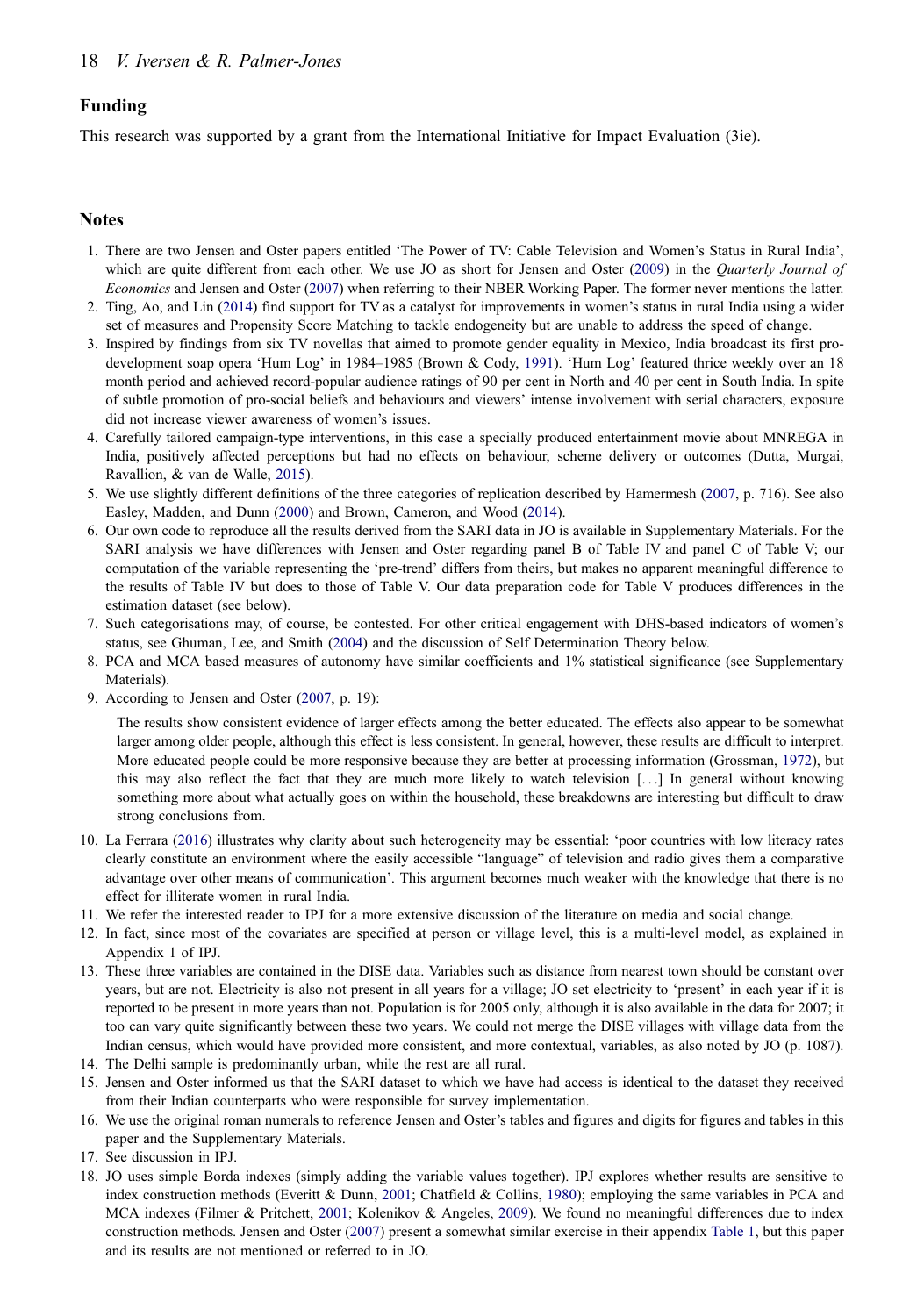- <span id="page-19-0"></span>19. The DHS questions are located at [www.measuredhs.com/What-We-Do/Survey-Types/DHS-Questionnaires.cfm](http://www.measuredhs.com/What-We-Do/Survey-Types/DHS-Questionnaires.cfm).
- 20. Our approach here, which Berk Özler criticised, closely resembles that in Jensen and Oster ([2007\)](#page-21-0). According to Özler 'to explore which component of the index is most responsible for the observed effect [. . .] exactly the kind of thing that editors recommend cutting from final publications – unless such analysis leads to important insights'. As noted by Basu and Koolwal [\(2005\)](#page-20-0), there may be compelling theoretical grounds for treating components as potentially having different meanings and implications. We do find such insights.
- 21. The permission to visit relatives or friends variable appears to lead to a double count since it closely resembles and is highly associated with question (iii) (whether the respondent will visit or stay with family or friends – Pearson chi $2(2) = 177.2842$  $Pr = 0.000$  although there are striking inconsistencies; 35 per cent of respondents who say she did not need permission to visit relatives reported that others decided whether she could stay with family/friends.
- 22. This question is omitted in NFHS3, so the equivalent column in the third panel of [Figure 2](#page-13-0) refers to another variable (beating is acceptable if the wife argues with her husband). Of course, the NFHS data have their own problems – see, for example, Kishor and Gupta [\(2009\)](#page-21-0), Schoumaker ([2009\)](#page-21-0), and Schatz and Williams [\(2011\)](#page-21-0).
- 23. Notice also in [Figure 1](#page-6-0) and in spite of the strong increase in the access to TV, the formidable rise in tolerance of beatings for women's infidelity between NFHS2 and NFHS3 in Bihar, Tamil Nadu, Goa, and Haryana.
- 24. Jensen and Oster [\(2007\)](#page-21-0), appendix Table 1 reports similar results; according to Emily Oster, the small differences reported there are likely due to minor differences in the estimation specification (personal communication).
- 25. When Tamil Nadu is excluded from the sample none of the 'can\_beat' or index of status variables has a significant coefficient on village-has-cable.
- 26. Is it plausible that school enrolment will immediately increase (if indeed it did) with the arrival of cable TV?
- 27. JO have declined to comment on requests for clarification of their SARI education data constructions (email Jensen and Oster, 11/02/2017).
- 28. Before discussions with JO, we concluded that this latter issue was a mistake, since we could see no justification for it. Subsequent exchanges have not altered our view as to the error of their treatment of this variable (see Jensen & Oster, [2014;](#page-21-0) Iversen & Palmer-Jones, [2015\)](#page-21-0).
- 29. IPJ provide an extended discussion of the DISE data processing and analysis.
- 30. Due to an oversight, our earlier works omitted replication of Figures 6 (a) and (b) and Table V in JO.
- 31. Since we do not have the raw survey data, we cannot comment on the construction of variables at individual level, but see comments on the 'educ2' variable in our Supplementary Materials.
- 32. For example 'power twoproportions .7, test(lrchi2) diff(.1 .15 .2 .25) power(.2 .3 .4 .5 .6 .7 .8) nratio(.1) table(N) graph (yline(180))'. Supplementary Materials Figure A1 shows that for the modest effect sizes estimated in JO (18%) the total sample sizes required (assuming equal proportions of treated) is much larger than the 180 villages in the SARI survey; conversely, that only for large effect sizes ( $p_2 - p_1 > 0.25$ ) would samples of the size of SARI yield acceptable power.
- 33. <http://www.stata.com/support/faqs/statistics/power-by-simulation/> and [http://blog.stata.com/2014/07/18/how-to-simulate](http://blog.stata.com/2014/07/18/how-to-simulate-multilevellongitudinal-data/)[multilevellongitudinal-data/](http://blog.stata.com/2014/07/18/how-to-simulate-multilevellongitudinal-data/) .
- 34. Because 'vill has cable' is a dummy variable, it corresponds to the difference between the means of the villages with and without cable.
- 35. The smaller the standard deviation of the error term, the more precisely the effect of cable is estimated.
- 36. Since each district has at least one block, districts are strata; no weighting is used to account for different populations of the chosen blocks.
- 37. A final dataset provided by Jensen and Oster contains cases from 2001, but it appears that the raw data from this year are no longer available. Since we found errors in Jensen and Oster's code computing enrolment data, we do not use their final DISE estimation data as we cannot confirm that they do not have the variable calculation problems we identified.
- 38. By this we mean the dataset produced using the original Jensen and Oster code sent to us.
- 39. Our code and these results are available on request.
- 40. The errors are acknowledged at <http://faculty.chicagobooth.edu/emily.oster/papers/update.pdf> and we do not discuss them further here.
- 41. JO also recode to missing enrolment aggregates which jump from zero to 10 or more in sequential years; we see no particular reason to adjust this particular characteristic in the data. It is also noteworthy that, although nearly 80 per cent of villages have a constant number of schools, this can vary over the panel period quite widely, casting doubt on the integrity of the data since large changes in the number of schools in a village seems unlikely.
- 42. Compare [Table 7](#page-15-0) columns 1 and 2 with JO Table VI columns 1 and 2.
- 43. These variables are not well described in the dataset, but we infer their meaning and coding from the descriptions given at [www.dise.in/publications.htm.](http://www.dise.in/publications.htm) Categorical variables are included as 0/1 dummies for each category; the classroom and room variables are included as shares of all classrooms/buildings. JO include a 'village [school age] population' variable, but in many cases this variable is zero. This made ethnic composition variables unusable since their inclusion reduced the sample size considerably. Dropping the village population variable and its interaction with year has no meaningful effect on the results. While some variables in the school quality indicator may reflect school size, which is also reflected in the dependent variable, this is not necessarily the case with the English language medium indicator. To the extent this is a problem, the problem lies in the use of total enrolment rather than enrolment as a ratio as the dependent variable.
- 44. Other results not presented here show that it is the 'buildings quality' variable that eliminates the significance of the 'village has cable' variable.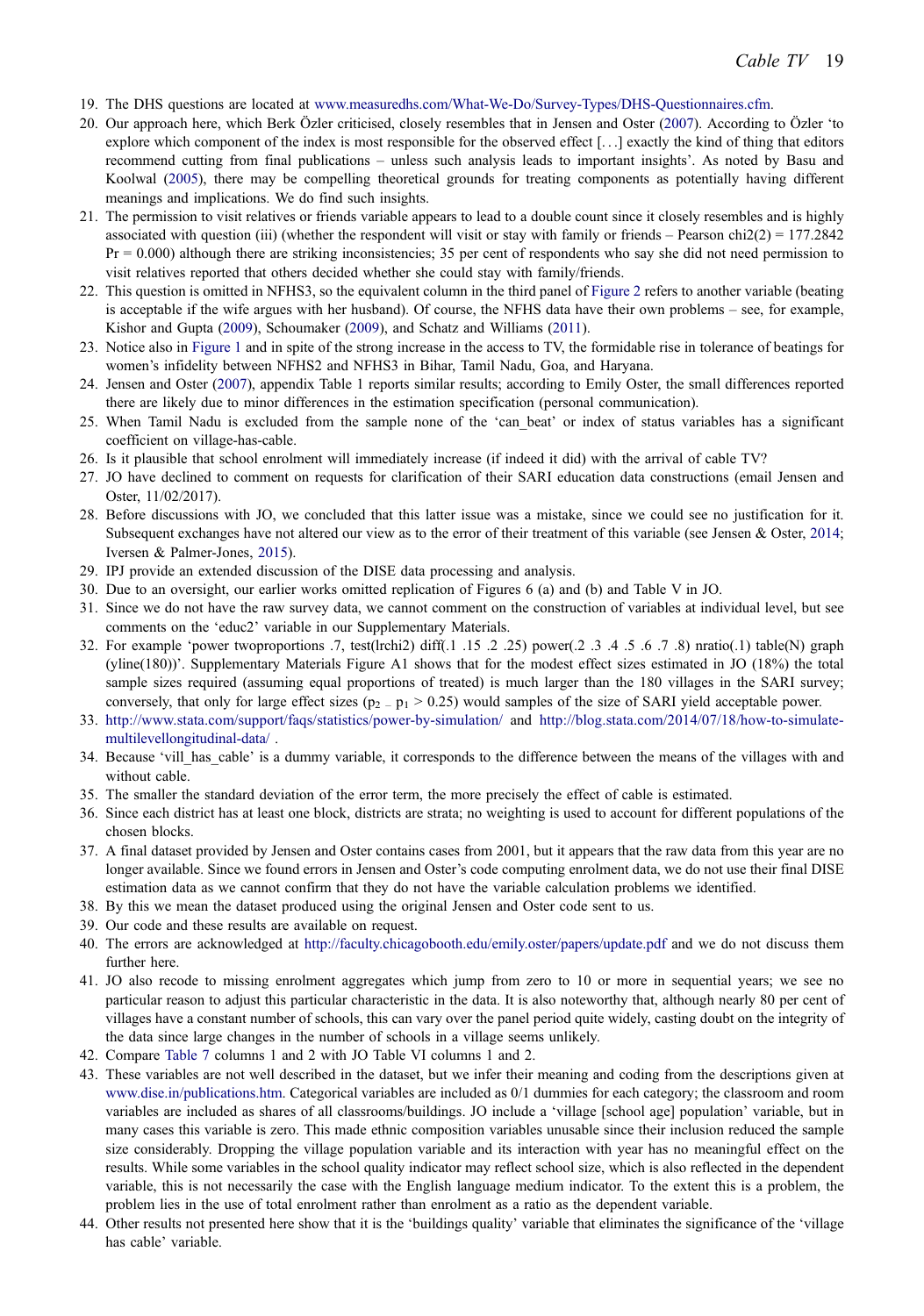#### <span id="page-20-0"></span>20 V. Iversen & R. Palmer-Jones

45. There are also significant weaknesses in the DISE database. Not only is there the question of the zero values for village school-age population; there are also differences in the number of schools in villages over years, and so on. It might be worth obtaining an updated and more complete version of the DISE database, assessing it for improvements and using it to repeat the analysis. This might also allow linking to the census, as the updated DISE database (2009) has considerably more variables – including geographical coordinates of villages.

## References

Alkire, S. ([2005\)](#page-8-0). Subjective quantitative studies of human agency. Social Indicators Research, 74(1), 217–260.

- Bandura, A. ([2009\)](#page-8-0). Social cognitive theory of mass communication. In J. Bryant, & M. B. Oliver (Eds.), Media effects: Advances in theory and research (pp. 94-124). New York: Routledge.
- Basu, K., & Foster, J. E. ([1998\)](#page-9-0). On measuring literacy. Economic Journal, 108(451), 1733–1749.
- Basu, A. M., & Koolwal, G. B. [\(2005](#page-1-0)). Two concepts of female empowerment–Some leads from DHS data on women's status and reproductive health. In S. Kishor (Ed.), A focus on gender-Collected papers on gender using DHS data (pp. 15–33). Calverton, MD: ORC Macro. Retrieved November 11, 2013, from [http://www.measuredhs.com/publications/publication-OD32-Other-Documents.](http://www.measuredhs.com/publications/publication-OD32-Other-Documents.cfm) [cfm](http://www.measuredhs.com/publications/publication-OD32-Other-Documents.cfm)
- Bourdieu, P. [\(1977](#page-1-0)). An outline of the theory of practice. Cambridge, UK: Cambridge University Press.
- Brown, A. N., Cameron, D. B., & Wood, B. D. K. ([2014\)](#page-18-0). Quality evidence for policymaking: I'll believe it when I see the replication'. Journal of Development Effectiveness, 6(3), 215–235.
- Brown, W. J., & Cody, M. J. [\(1991](#page-18-0)). Effects of a prosocial television soap opera in promoting women's status. *Human* Communication Research, 18(1), 114–142.
- Bryant, J., & Thompson, S. [\(2002\)](#page-2-0). Fundamentals of media effects. Boston: McGraw-Hill.
- Button, K. S., Ioannidis, J. P. A., Mokrysz, C., Nosek, B. A., Flint, J., Robinson, E. S. J., & Munafò, M. R. ([2013\)](#page-4-0). Power failure: Why small sample size undermines the reliability of neuroscience. Nature Reviews Neuroscience, 14(5), 365– 376.
- Camfield, L., Duvendack, M., & Palmer-Jones, R. ([2014\)](#page-11-0). Things you wanted to know about bias in evaluations but never dared to think. IDS Bulletin, 45(6), 49–64.
- Chapman, J. ([2005\)](#page-2-0). Comparative media history. Cambridge: Polity Press.
- Chatfield, C., & Collins, A. J. ([1980\)](#page-18-0). Introduction to multivariate analysis. London: Chapman and Hall.
- Clemens, M. A. (2017). The meaning of failed replications: A review and proposal. Journal of Economic Surveys, 31, 326–342.
- Collins, H. M. [\(1991](#page-2-0)). The meaning of replication and the science of economics. *History of Political Economy*, 23(1), 123–142.
- Deci, E. L., & Ryan, R. M. [\(2000](#page-8-0)). The "What" and "Why" of goal pursuits: Human needs and the self-determination of behavior. Psychological Inquiry, 11(4), 227–268.
- DellaVigna, S., & Gentzkow, M. ([2010](#page-2-0)). Persuasion: Empirical evidence. Annual Review of Economics, 2, 643-669.
- DellaVigna, S., & La Ferrara, E. [\(2015\)](#page-2-0). Economic and social impacts of the media. In S. Anderson, D. Stromberg, & J. Waldfogel (Eds.), Handbook of media economics (Vol. 1). Amsterdam: North-Holland.
- Dutta, P., Murgai, R., Ravallion, M., & van de Walle, L. ([2015](#page-18-0)). Empowering poor people through public information? Lessons from a movie in rural India. Journal of Public Economics, 132, 13–22.
- Duvendack, M., & Palmer-Jones, R. [\(2017](#page-8-0)). Micro-finance, women's empowerment and fertility decline in Bangladesh: How important was women's agency? The Journal of Development Studies, 53(5), 664–683.
- Dyson, T., & Moore, M. ([1983](#page-1-0)). On kinship structure, female autonomy and demographic behaviour in India. Population and Development Review, 9(1), 35–60.
- Easley, R. W., Madden, C. S., & Dunn, M. G. ([2000\)](#page-18-0). Conducting marketing science: The role of replication in the research process. Journal of Business Research, 48, 83–92.
- Everitt, B. S., & Dunn, G. [\(2001](#page-18-0)). Applied multivariate data analysis. London: Edward Arnold.
- Filmer, D., & Pritchett, L. ([2001](#page-18-0)). Estimating wealth effect without expenditure data or tears: An application to educational enrollments in states of India. Demography, 38(1), 115–132.
- Foster, A. D., & Rosenzweig, M. R. ([1995\)](#page-1-0). Learning by doing and learning from others: Human capital and technical change in agriculture. Journal of Political Economy, 103(6), 1176–1209.
- Ghuman, S. J., Lee, H. J., & Smith, H. L. ([2004\)](#page-18-0). Measurement of women's autonomy according to women and their husbands: Results from five Asian countries (PSC Research report No 04-556). Institute for Social Recearch, University of Wisconsin. Retrieved from <http://www.sciencedirect.com/science/article/pii/S0049089X04000493>

Grossman, M. [\(1972\)](#page-18-0). On the concept of health capital and the demand for health. Journal of Political Economy, 80(2), 223-255.

- Hamermesh, D. S. [\(2007\)](#page-2-0). Viewpoint: Replication in economics. Canadian Journal of Economics, 40(3), 715–733.
- Henrich, J., Heine, S. J., & Norenzayan, A. ([2010](#page-8-0)). Most people are not WEIRD. Nature, 466(7302), 29.
- Ibrahim, S., & Alkire, S. [\(2007](#page-8-0)). Agency and empowerment: A proposal for internationally comparable indicators. Oxford Development Studies, 35(4), 379–403.
- Ioannidis, J. P. A., & Doucouliagos, C. [\(2013](#page-4-0)). What's to know about the credibility of empirical economics? Journal of Economic Surveys, 27(5), 997–1004.
- Ioannidis, J. P. A., Stanley, T. D., & Doucouliagos, C. [\(2016](#page-4-0)). The power of bias in economics research. The Economic Journal, 27, F236–265.